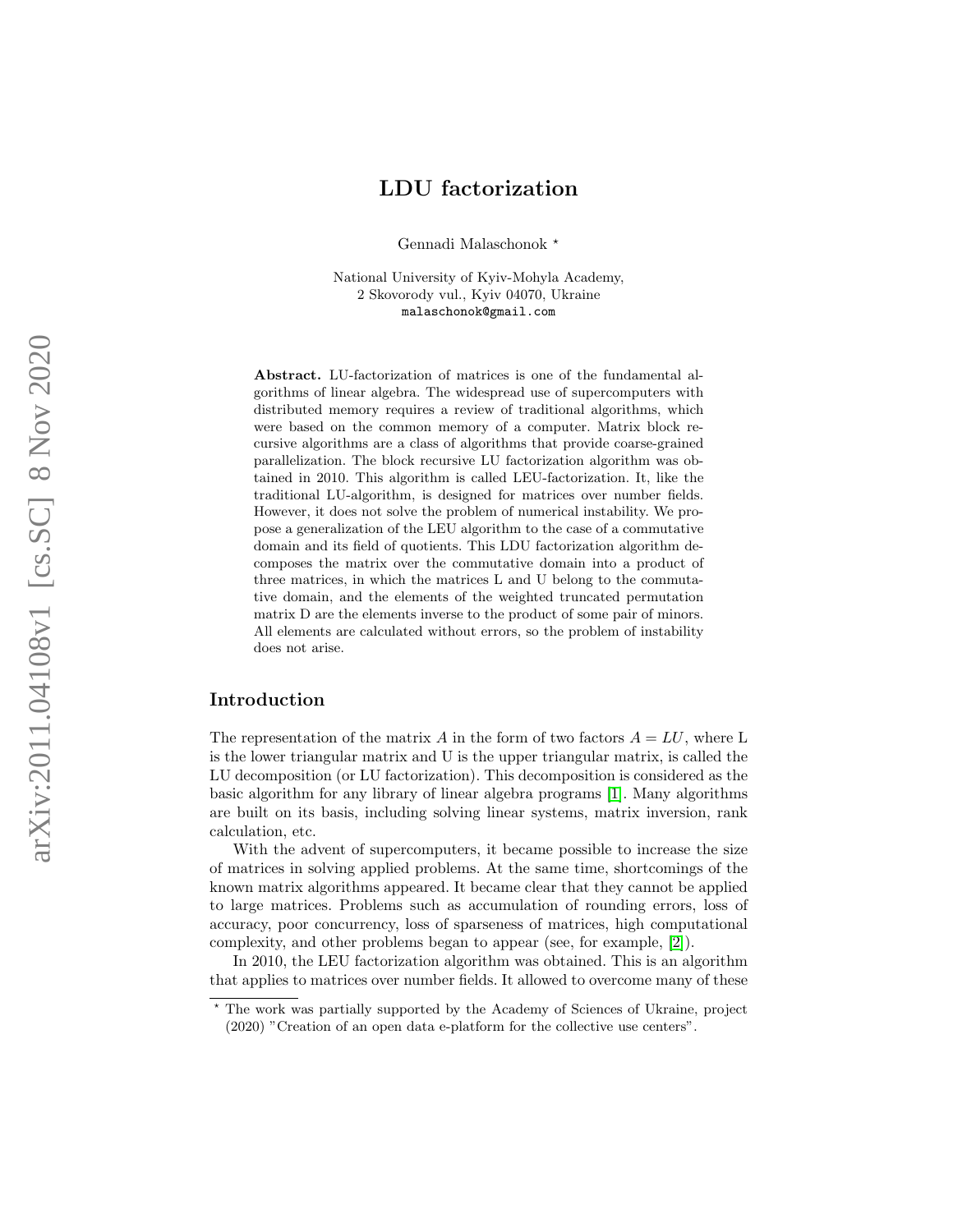shortcomings for finite number fields. It was the first block recursive algorithm with the complexity of matrix multiplication, sparse and highly parallelistic [\[3\]](#page-15-1).

However, the problem of loss of accuracy, in the case of classical fields, remained as before impossible to overcome. It was required to obtain a generalization of LEU factorization to commutative domains and their fields of quotients. Such an algorithm will allow, for example, to use integers in the calculations instead of approximate rational numbers. Two approaches were proposed to create such an LDU factorization algorithm [\[5\]](#page-15-2), [\[6\]](#page-15-3). The present work continues and completes these studies. We propose the complete dichotomous recursive LDU factorization algorithm for the commutative domain and give its proof.

### 1 Initial statement of the problem

Let R be a commutative domain, F its field of quotients. Let  $A \in R^{n \times n}$  be a matrix that has rank r,  $r \leq n$ . We want to get matrices  $L, U \in R^{n \times n}$  of rank  $n,( L is low triangular, U is upper triangular), matrix D, that has rank r, with$ r non-zero elements equal ( $det_1$ )<sup>-1</sup>,  $(det_1det_2)$ <sup>-1</sup>, ..,  $(det_{r-1}det_r)$ <sup>-1</sup>, such that

$$
A = LDU.
$$

We denote by  $det_r$  the  $r \times r$  nonzero minor of the matrix A, whose position is determined by  $r$  nonzero rows and columns of the matrix  $D$ . The determinants of successively nested nondegenerate submatrices of orders  $r-1, r-2, \ldots, 2.1$  we denote  $det_{r-1}$ ,  $det_{r-2}$ , ..,  $det_2$ ,  $det_1$ , respectively.

To solve this problem, we formulate a more general problem, but first give some necessary definitions.

## 2 Preliminary information

#### 2.1 Semigroup of truncated weighted permutations

The diagram shows the structure of the semigroup of truncated weighted permutations  $S_{wp}$ :

At the center of the diagram you can see a permutation group  $\mathbf{G}_p$ . Between  $\mathbf{S}_{w\nu}$  and  $\mathbf{G}_{p}$  there are two more subalgebras:  $\mathbf{S}_{p}$  and  $\mathbf{G}_{w\nu}$ .

If we replace elements with values of 1 in the matrices from the permutation group  $\mathbf{G}_p$  by arbitrary nonzero elements, then we obtain the group of weighted permutations  $\mathbf{G}_{wp}$ .

If, on the contrary, in the matrices from the permutation group  $\mathbf{G}_p$  we replace some elements with values 1 with zero elements, we obtain a semigroup of truncated permutations  $S_p$ .

The semigroup of truncated weighted permutations  $S_{wp}$  is obtained from the group  $\mathbf{G}_{wp}$  if we replace some nonzero elements with zeros.

If we select all diagonal matrices in the semigroup  $S_{wp}$ , then we obtain a semigroup of (weighted) diagonal matrices  $S_{wd}$ . Two other subalgebras  $S_d$  and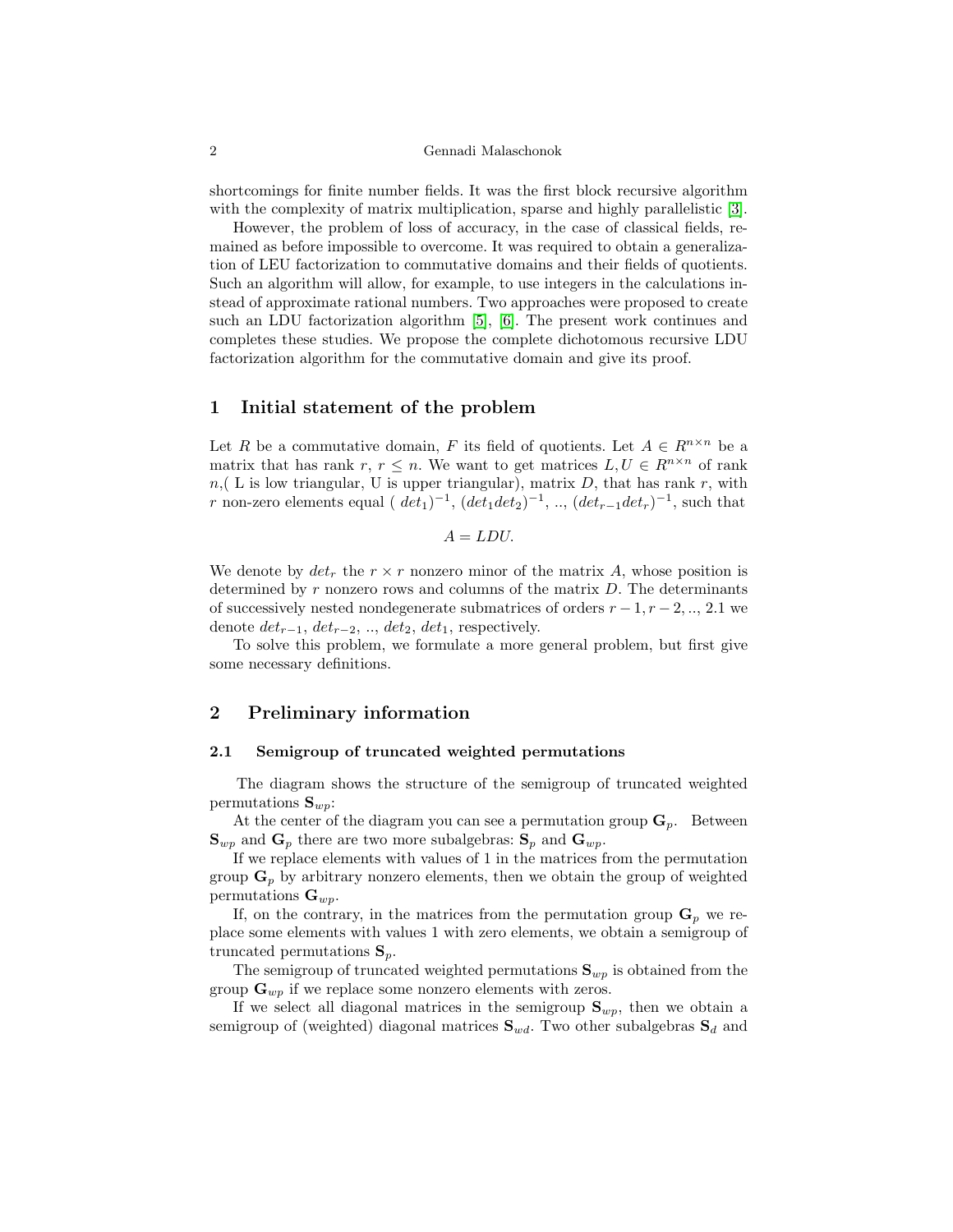

**Fig. 1.** The structure of the truncated weighted permutations semigroup  $\mathbf{S}_{wp}$ 

 $\mathbf{G}_{wd}$  are embedded in it. The semigroup  $\mathbf{S}_d$  is formed by diagonal matrices for which only 1 and 0 can stand on a diagonal. The group  $\mathbf{G}_{wd}$  is formed by those diagonal matrices from  $S_{wp}$  for which there are no zero elements on the diagonal. The identity group I that contains one identity matrix closes this construction.

#### 2.2 Some mappings on semigroups

For matrices from the semigroup  $S_{wp}$  we introduce two mappings: unit and extended.

A homomorphism of the multiplicative groups  $F^* \to 1$  (or  $R^* \to 1$ ) induces a homomorphism of the corresponding subalgebras:  $\mathbf{S}_{wp} \to \mathbf{S}_p$ ,  $\mathbf{S}_{wd} \to \mathbf{S}_{\widehat{D}}$ ,  $\mathbf{G}_{wp} \to \mathbf{G}_p$ ,  $\mathbf{G}_{wd} \to I$ . All nonzero elements of the matrix are replaced by unit elements. On the diagram, they correspond to arrows that are directed down and to the left.

**Definition 1.** The mapping of the matrix  $D \in \mathbf{S}_{wp}(F)$  induced by the homomorphism  $F^* \to 1$ :

$$
D\in \mathbf{S}_{wp}\to D^{\rightarrow 1}\in \mathbf{S}_p
$$

is called unit mapping.

The unit homomorphism of semigroups can be represented by the following commutative diagram:

$$
(A, B) \xrightarrow{\rightarrow 1} (A^{\rightarrow 1}, B^{\rightarrow 1})
$$
  

$$
\times \downarrow \qquad \times \downarrow
$$
  

$$
C \xrightarrow{\rightarrow 1} C^{\rightarrow 1}
$$

**Definition 2.** The matrix mapping  $D \in \mathbf{S}_{wp} \to D^{Ext} \in \mathbf{G}_{wp}$  in which every block at the intersection of zero rows and zero columns is replaced by a unit block called extended mapping and is indicated by a "Ext" upper index.

On the diagram, the extended mapping corresponds to 4 arrows that are directed down and to the right:  $S_{wp} \to G_{wp}$ ,  $S_{wd} \to G_{wd}$ ,  $S_p \to G_p$ ,  $S_{\widehat{D}} \to I$ . As a result of such a transformation, a matrix of full rank is obtained.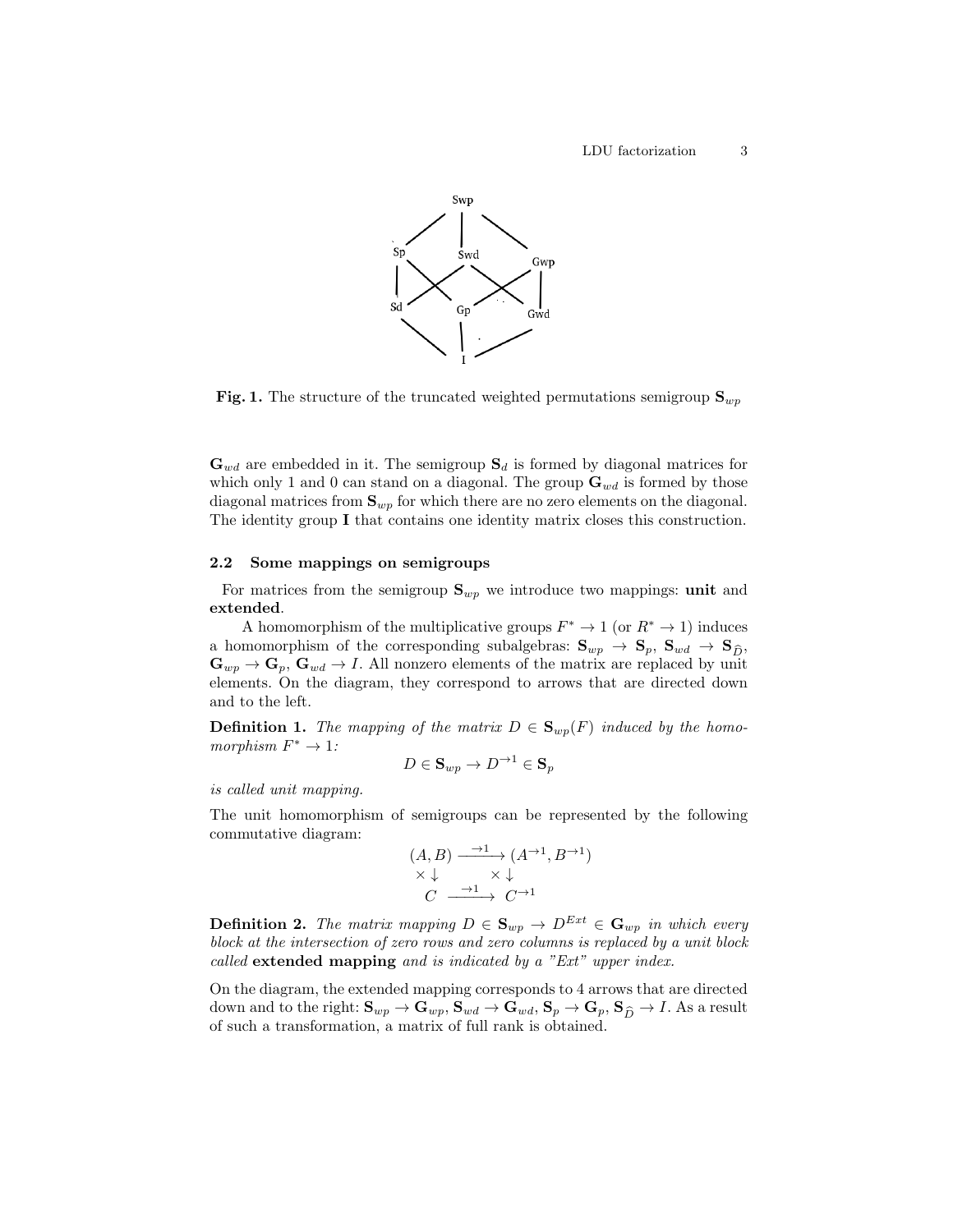**Definition 3.** The mapping of the matrix  $D \in \mathbf{S}_{wp} \to \overline{D} = D^{Ext} - D \in \mathbf{S}_p$  is called the complementary mapping and is denoted by a "bar".

Property 1. The special case of the complementary mapping, when the matrix D belongs to the semigroup  $\mathbf{S}_p$ , is an involution on the semigroup  $\mathbf{S}_p$ . Involution is reversible:  $\bar{D} = D$ .

Property 2.  $\forall D \in \mathbf{S}_p : D + \overline{D} \in \mathbf{G}_p$ .

Examples of such involution: 
$$
\begin{pmatrix} 0 & 0 & 0 \\ 0 & 0 & 0 \\ 1 & 0 & 0 \end{pmatrix} \rightarrow \begin{pmatrix} 0 & 1 & 0 \\ 0 & 0 & 1 \\ 0 & 0 & 0 \end{pmatrix}, \begin{pmatrix} 0 & 0 & 0 \\ 0 & 1 & 0 \\ 0 & 0 & 0 \end{pmatrix} \rightarrow \begin{pmatrix} 1 & 0 & 0 \\ 0 & 0 & 0 \\ 0 & 0 & 1 \end{pmatrix}.
$$

#### 2.3 Surrounding minors

Hereinafter, we consider matrices over the commutative domain R.

**Definition 4.** Let a matrix  $M$  be given and let  $A$  be its square submatrix located in the upper left corner. Any submatrix  $G$ , that is obtained by adding to the block A some row r and some column c of matrix M

$$
G = \begin{pmatrix} A & c \\ r & \omega \end{pmatrix} . \tag{1}
$$

is called the submatrix that surrounds matrix A.

**Theorem 1.** Let A be a square matrix,  $A^*$  the adjoint matrix for  $A$ ,  $det(A) \neq 0$ ,  $G$  the surrounding matrix for  $A(1)$ , then

$$
det(G) = det(A)\omega - rA^*c.
$$

**Proof.** This equality expresses the decomposition of the determinant  $G$  in row r and column c.

**Theorem 2.** Let a matrix M be divided into blocks  $\mathcal{M} = \begin{pmatrix} A_k & B \\ C & D \end{pmatrix}$ ,  $A_k$ is a square block of size  $k \times k$ , its determinant  $det_k$  is non-zero and  $A_k^*$  is an adjoint matrix for  $A_k$ , then the elements of the matrix

$$
A = (det_k)D - CA_k^*B
$$

are the minors that surround the  $A_k$  block.

Proof. To prove the theorem, it suffices to apply Theorem 1 to each element of the matrix A.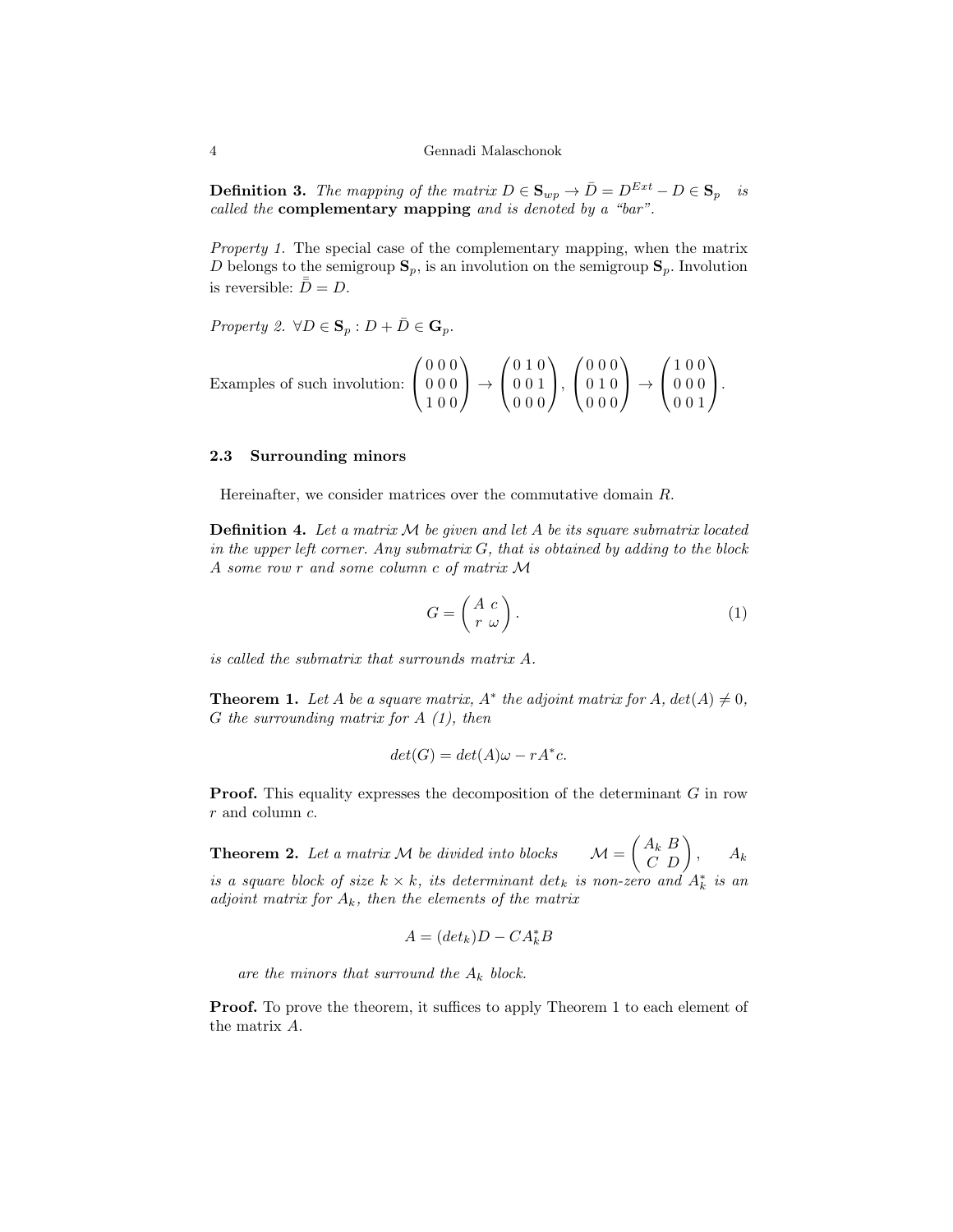## 3 Statement of the problem

#### 3.1 General statement of the problem

Let R be a commutative domain, F its field of quotients. Let a matrix  $M \in$  $R^{N\times N}$   $(N = 2^{\nu})$  be given, and let  $\alpha$  be the determinant of the largest nondegenerate (or empty) submatrix located in the upper left corner of the matrix  $M$ . For the case of an empty submatrix, we set  $\alpha = 1$ .

Let  $n = 2^p$ ,  $A \in R^{n \times n}$  be a matrix of rank  $r, r \leq n$ , and elements of the matrix A be surrounding minors with respect to the minor  $\alpha$ . In the case of an empty submatrix, we can take  $A = M$ .

We want to obtain matrices  $L, U, M, W \in R^{n \times n}$  of rank n, (L lower triangular, U - upper triangular), a matrix  $D \in \mathbf{S}_{wp}(F)$ , of rank r, with r non-zero elements equal  $(\alpha \det_1)^{-1}$ ,  $(det_1 det_2)^{-1}$ , ..,  $(det_{r-1} det_r)^{-1}$ , such that

$$
\begin{cases}\n\alpha LDU = A \\
L\widehat{D}M = \mathbf{I} \\
W\widehat{D}U = \mathbf{I}\n\end{cases} (1)
$$

We denote by  $det_r$  the  $r \times r$  nonzero minor of the matrix A, whose position is determined by  $r$  nonzero rows and columns of the matrix  $D$ . The determinants of successively nested nondegenerate submatrices of orders  $r-1, r-2, ..., 2, 1$  we denote  $det_{r-1}$ ,  $det_{r-2}$ , ..,  $det_2$ ,  $det_1$ , respectively.

We denote by  $\widehat{D}$  a matrix

$$
\widehat{D} = det_r^{-1}(\alpha D)^{Ext} = \alpha det_r^{-1}D + det_r^{-1}\bar{D},
$$

and we denote

$$
E = D^{-1}, I = EE^{T}, J = E^{T}E, \bar{I} = I - I, \bar{J} = I - J,
$$
\n(2)

 $E \in \mathbf{S}_p$ ,  $I, J \in \mathbf{S}_d$ , **I** is the unit matrix.

It should be noted that the matrices  $I$  and  $D$  have the same nonzero rows, and the matrices  $J$  and  $D$  have the same nonzero columns:

$$
IDJ = D, \quad \bar{I}D = 0, \quad D\bar{J} = 0.
$$

We define the properties of the matrices  $L$  and  $U$  as follows:

$$
L\overline{I} = \overline{I}, \quad \overline{J}U = \overline{J}.
$$
 (3)

## 4 Dichotomous Recursive Decomposition Design

We want to describe a procedure that allows you to compute the LDU-factorization

$$
(L, D, U, M, D, W, \alpha_r) = \mathbf{LDU}(A, \alpha)
$$

in a recursive and dichotomous way.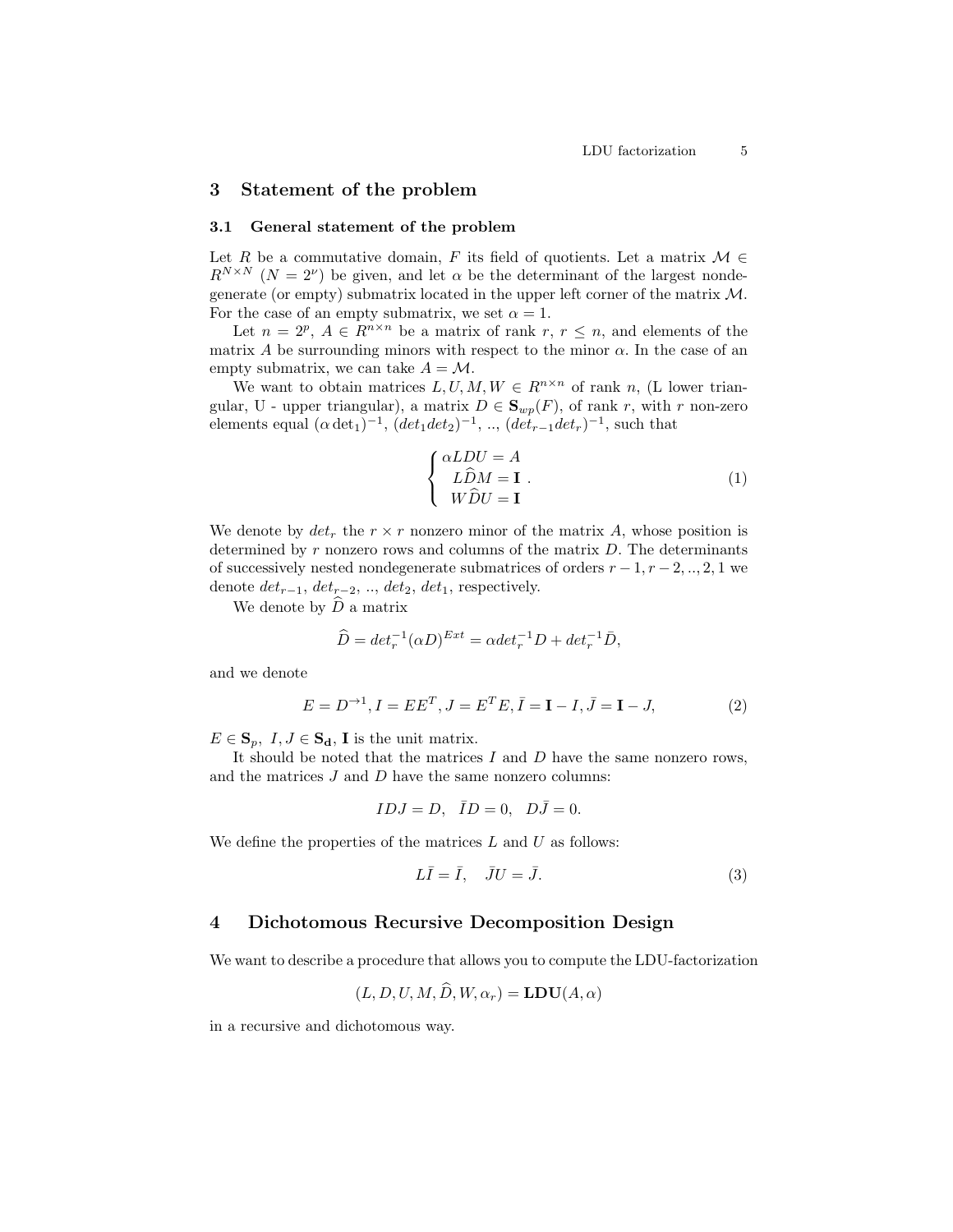(1) If  $A = 0$ , then we assume that  $D = I = J = 0$ ,  $M = W = \alpha I$ ,  $\hat{D} = \alpha^{-1}I$ ,  $L = U = \overline{I} = \overline{J} = \overline{D} = \mathbf{I}, \alpha_r = \alpha.$ (2) If  $n = 1$   $(A = [a], a \neq 0)$ , then we assume that  $D = [(\alpha a)^{-1}], \hat{D} = [a^{-2}],$  $L = U = M = W = [a], I = J = [1], \overline{I} = \overline{D} = [0], \alpha_r = a.$ 

(3) For  $A \neq 0$  and  $n > 1$  we divide matrix A into four equal blocks

$$
A = \begin{pmatrix} A_{11} & A_{12} \\ A_{21} & A_{22} \end{pmatrix} . \tag{4}
$$

We can do the LDU-decomposition for block  $A_{11}$ :

$$
\begin{cases} \alpha L_{11} D_{11} U_{11} = A_{11} \\ L_{11} \widehat{D}_{11} M_{11} = I \\ W_{11} \widehat{D}_{11} U_{11} = I \end{cases} (5)
$$

Let  $k = \text{rank}(A_{11})$  and  $det_1, det_2, ..., det_k$  are the non-zero nested leading minors of  $A_{11}$ , that were found recursively,  $\alpha_k = det_k$ ,  $\widehat{D}_{11} = \alpha_k^{-1} (\alpha D_{11} + \overline{D}_{11})$  and the non-zero elements of  $D_{11}$  equal  $(\alpha det_1)^{-1}$ ,  $(det_1 det_2)^{-1}$  ...  $(det_{k-1} \alpha_k)^{-1}$ .

Then we can write the equality

$$
\begin{pmatrix} A_{11} & A_{12} \\ A_{21} & A_{22} \end{pmatrix} = \begin{pmatrix} L_{11} & 0 \\ 0 & I \end{pmatrix} \begin{pmatrix} \alpha D_{11} & \frac{1}{\alpha_k} A'_{12} \\ \frac{1}{\alpha_k} A'_{21} & A_{22} \end{pmatrix} \begin{pmatrix} U_{11} & 0 \\ 0 & I \end{pmatrix}.
$$
 (6)

We denote the new blocks:

$$
A'_{12} = \alpha_k \widehat{D}_{11} M_{11} A_{12}, \quad A'_{21} = \alpha_k A_{21} W_{11} \widehat{D}_{11}.
$$
 (7)

The middle matrix can be decomposed as follows

$$
\begin{pmatrix}\n\alpha D_{11} & \frac{1}{\alpha_k} A'_{12} \\
\frac{1}{\alpha_k} A'_{21} & A_{22}\n\end{pmatrix} = \begin{pmatrix}\nI & 0 \\
\frac{1}{\alpha} A'_{21} D_{11}^+ I\n\end{pmatrix} \begin{pmatrix}\n\alpha D_{11} & \frac{\alpha}{\alpha_k} A''_{12} \\
\frac{\alpha}{\alpha_k} A''_{21} & \frac{1}{\alpha_k} A'_{22}\n\end{pmatrix} \begin{pmatrix}\nI & \frac{1}{\alpha} D_{11}^+ A'_{12} \\
0 & I\n\end{pmatrix}.
$$
\n(8)

We denote

$$
E_{11} = D_{11}^{-1}, \quad I_{11} = E_{11} E_{11}^T, \quad J_{11} = E_{11}^T E_{11}.
$$

To denote the generalized inverse matrix, we use the superscript plus. Note that for any matrix  $(a_{i,j}) \in \mathbf{S}_{wp}$  the generalized inverse matrix coincides with the pseudoinverse matrix:

$$
(a_{i,j})^+ = \{(b_{i,j}) : b_{i,j} = 0 \text{ if } a_{j,i} = 0, b_{i,j} = a_{j,i}^{-1} \text{ if } a_{j,i} \neq 0\}.
$$

A pseudoinverse matrix is obtained by transposing a given matrix and replacing all nonzero elements with inverse elements.

As far as  $\bar{I}_{11}\hat{D}_{11} = \bar{D}_{11} = \hat{D}_{11}\bar{J}_{11}$ ,  $D_{11}^{+}\bar{I}_{11} = 0$  and  $D_{11}^{+}\hat{D}_{11} = J_{11}$  we get

$$
A_{12}'' = \frac{1}{(\alpha \alpha_k)} \bar{I}_{11} A_{12}' = \frac{1}{\alpha} \bar{D}_{11} M_{11} A_{12}, \ A_{21}'' = \frac{1}{(\alpha \alpha_k)} A_{21}' \bar{J}_{11} = \frac{1}{\alpha} A_{21} W_{11} \bar{D}_{11}.
$$
\n(9)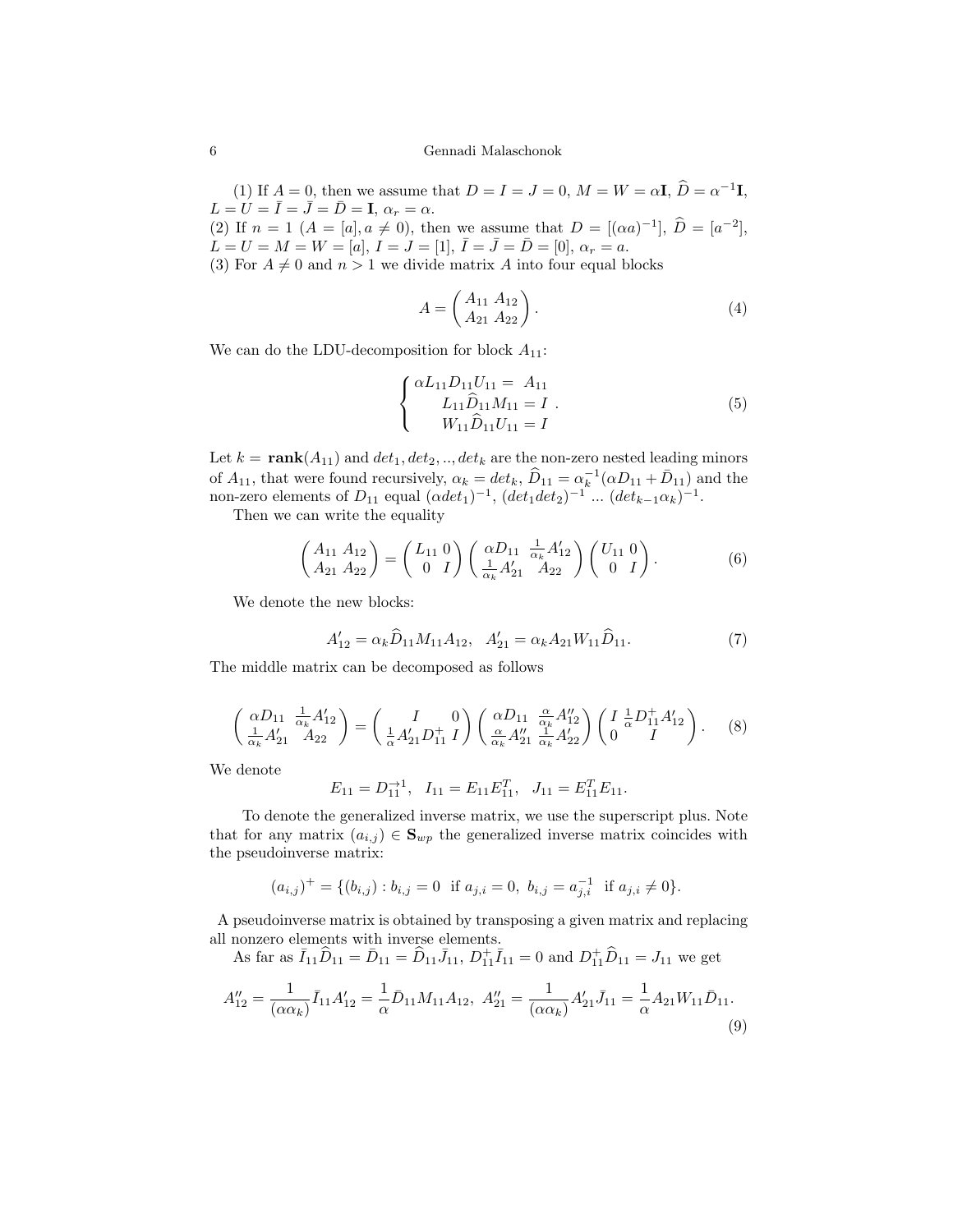For the lower right block we get

$$
\alpha \alpha_k^2 A_{22} = (A'_{21} J_{11} + A''_{21}) D_{11}^+ A'_{12} + A'_{21} D_{11}^+ A''_{12} + \alpha \alpha_k A'_{22}
$$
  

$$
A'_{22} = \frac{1}{\alpha \alpha_k} (\alpha \alpha_k^2 A_{22} - A'_{21} D_{11}^+ A'_{12}).
$$
 (10)

Matrices  $A_{12}''$  and  $A_{21}''$  are matrices of surrounding minors with respect to minor  $\alpha_k$ . See the prove in Theorem 4.

Let

$$
\begin{cases} \alpha_k L_{21} D_{21} U_{21} = A_{21}'' & \text{and} & \begin{cases} \alpha_k L_{12} D_{12} U_{12} = A_{12}'' \\ L_{21} d_{21} M_{21} = I \end{cases} & \text{and} & \begin{cases} \alpha_k L_{12} D_{12} U_{12} = A_{12}'' \\ L_{12} d_{12} M_{12} = I \end{cases} \\ W_{12} d_{12} U_{12} = I \end{cases}
$$

be LDU decomposition of blocks  $A_{21}^{\prime\prime}$  and  $A_{12}^{\prime\prime}$ .

Let  $A'$  be submatrix of  $A$  which is fixed with non zero rows of matrix  $diag(I_{11}, I_{12}, I_{21})$  and non zero columns of matrix  $diag(J_{11}, J_{21}, J_{12})$ . Submatrices  $A_{12}''$ ,  $A_{21}''$  and the submatrix, which corresponds to minor  $\alpha_k$ , do not have common nonzero rows and columns, so the sequence of nested non zero minors of submatrix  $A'$  can be selected in different ways.

Let  $rank(A_{21}'') = l_1$  and  $rank(A_{12}'') = m_1$ , then the rank of submatrix A' is equal  $s = k + m_1 + l_1$ . Suppose that we have obtained the following sequences of nested minors:  $det_1, ..., det_k, ..., det_l, (l = l_1 + k)$ , for the block  $(A_{11}, A_{21})^T$ and  $det_1, ..., det_k, det'_{k+1}..., det'_m, m = m_1 + k$ , for the block  $(A_{11}, A_{12})$ .

For the matrix  $A'$  we can set the following sequences of nested minors:

$$
det_1, ..., det_k, ..., det_l, det_{l+1}, ..., det_s,
$$

with

$$
det_{l+i} = \lambda det'_{k+i}, \quad i = 1, 2, ..., m_1, \ (\lambda = det_l / det_k),
$$

in particular,  $det_s = \lambda det_m'.$ 

We denote  $\alpha_l = det_l$ ,  $\alpha_s = det_s$ ,  $J_{12}^{\lambda} = \lambda J_{12} + \bar{J}_{12}$ ,  $I_{12}^{\lambda} = \lambda I_{12} + \bar{I}_{12}$ ,

$$
L_{12}^{\sim} = L_{12} I_{12}^{\lambda}, \quad U_{12}^{\sim} = J_{12}^{\lambda} U_{12}, \quad D_{12}^{\sim} = \lambda^{-2} D_{12}, \tag{11}
$$

$$
\widehat{D}_{12}^{\sim} = \lambda^{-1} I_{12}^{\lambda^{-1}} \widehat{D}_{12}, \quad M_{12}^{\sim} = \lambda M_{12}, \quad W_{12}^{\sim} = \lambda W_{12}, \tag{12}
$$

Then the last system can be written as follows:

$$
\begin{cases} (\lambda \alpha_k) L_{12}^{\sim} D_{12}^{\sim} U_{12}^{\sim} = \lambda A_{12}^{\prime\prime} \\ L_{12}^{\sim} \widehat{D}_{12}^{\sim} M_{12}^{\sim} = I \\ W_{12}^{\sim} \widehat{D}_{12}^{\sim} U_{12}^{\sim} = I \end{cases}.
$$

So we can write the following matrix equation:

$$
\begin{pmatrix}\n\alpha D_{11} & \frac{\alpha}{\alpha_k} A''_{12} \\
\frac{\alpha}{\alpha_k} A''_{21} & \frac{1}{\alpha_k} A'_{22}\n\end{pmatrix} = \begin{pmatrix} L_{12}^{\infty} & 0 \\
0 & L_{21} \end{pmatrix} \begin{pmatrix} \alpha D_{11} & \alpha D_{12}^{\infty} \\
\alpha D_{21} & \frac{1}{\alpha_k} A''_{22}\n\end{pmatrix} \begin{pmatrix} U_{21} & 0 \\
0 & U_{12}^{\infty} \end{pmatrix},\n\tag{13}
$$

where we denote

$$
A_{22}'' = \widehat{D}_{21} M_{21} A_{22}' W_{12}^{\sim} \widehat{D}_{12}^{\sim} = \widehat{D}_{21} M_{21} A_{22}' W_{12} I_{12}^{\lambda^{-1}} \widehat{D}_{12}
$$
(14)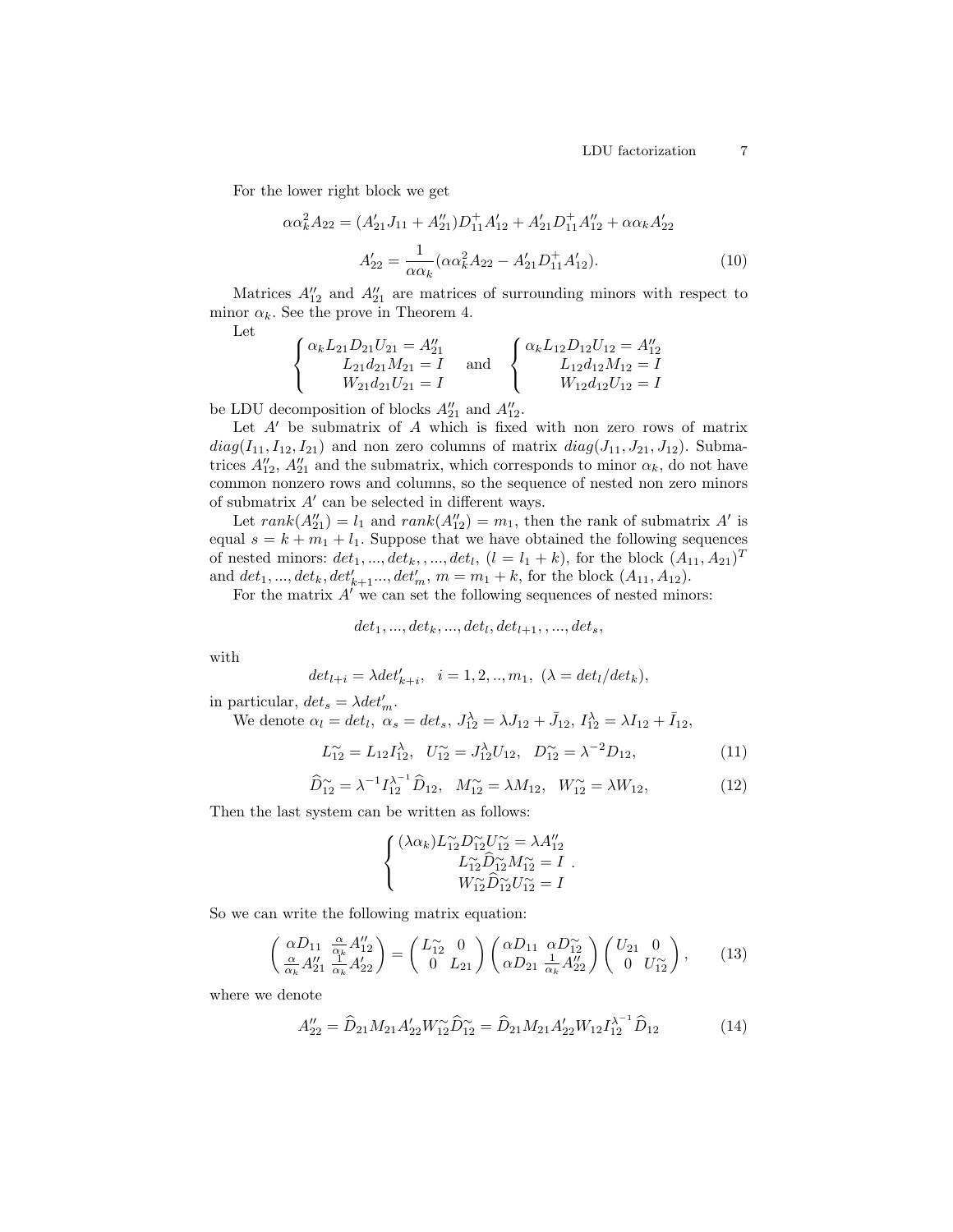#### 8 Gennadi Malaschonok

and use the following equation:  $I_{12}I_{11} = 0$ ,  $J_{11}J_{21} = 0$  and  $L_{12}D_{11}U_{21} = D_{11}$ . To check the last equation we can write each matrices as follows:  $L_{12} = L_{12}I_{12} + \overline{I}_{12}$ ,  $D_{11} = I_{11} D_{11} J_{11}$ ,  $U_{21} = J_{21} U_{21} + \bar{J}_{21}$ .

The middle matrix can be decomposed in two ways:

$$
\begin{pmatrix}\n\alpha D_{11} & \alpha D_{12}^{\sim} \\
\alpha D_{21} & \frac{1}{\alpha_k} A_{22}^{\prime\prime}\n\end{pmatrix} = \begin{pmatrix}\nI & 0 \\
\frac{1}{\alpha \alpha_k} A_{22}^{\prime\prime} D_{12}^{\sim +} I\n\end{pmatrix} \begin{pmatrix}\n\alpha D_{11} & \alpha D_{12}^{\sim} \\
\alpha D_{21} & \frac{\alpha}{\alpha_s} A_{22}^{\prime\prime\prime}\n\end{pmatrix} \begin{pmatrix}\nI & \frac{1}{\alpha \alpha_k} D_{21}^{+} A_{22}^{\prime\prime} \bar{J}_{12} \\
0 & I\n\end{pmatrix}
$$

or

$$
\begin{pmatrix}\n\alpha D_{11} & \alpha D_{12}^{\sim} \\
\alpha D_{21} & \frac{1}{\alpha_k} A_{22}^{\prime\prime}\n\end{pmatrix} = \begin{pmatrix}\nI & 0 \\
\frac{1}{\alpha \alpha_k} \bar{I}_{21} A_{22}^{\prime\prime} D_{12}^{\sim +} I\n\end{pmatrix} \begin{pmatrix}\n\alpha D_{11} & \alpha D_{12}^{\sim} \\
\alpha D_{21} & \frac{\alpha}{\alpha_s} A_{22}^{\prime\prime\prime}\n\end{pmatrix} \begin{pmatrix}\nI & \frac{1}{\alpha \alpha_k} D_{21}^{+} A_{22}^{\prime\prime} \\
0 & I\n\end{pmatrix}.
$$
\n(15)

We use the following equations  $D_{12}^+D_{11}=0$ ,  $D_{11}D_{21}^+=0$ , and for the lower right block we get

$$
\frac{1}{\alpha_k^2} A_{22}'' = \frac{1}{\alpha_k^2} A_{22}'' J_{12} + \frac{1}{\alpha_k^2} I_{21} A_{22}'' \bar{J}_{12} + \frac{\alpha}{\alpha_s} A_{22}'''
$$
  

$$
\frac{1}{\alpha_k^2} A_{12}'' - \frac{1}{\alpha_s} A_{22}'' J_{12} + \frac{1}{\bar{J}} A_{22}'' J_{12} + \frac{\alpha}{\alpha_s} A_{22}'''
$$

or

$$
\frac{1}{\alpha_k}A_{22}'' = \frac{1}{\alpha_k}I_{21}A_{22}'' + \frac{1}{\alpha_k}\bar{I}_{21}A_{22}''J_{12} + \frac{\alpha}{\alpha_s}A_{22}'''.
$$

Both of these expressions give the same value for  $A_{22}'''$ :

$$
A_{22}''' = \frac{\alpha_s}{\alpha \alpha_k} \bar{I}_{21} A_{22}'' \bar{J}_{12} = \frac{1}{\alpha_k^2 \alpha} \bar{D}_{21} M_{21} A_{22}' W_{12} \bar{D}_{12}.
$$
 (16)

Further we will use the second decomposition.

The matrix  $A_{22}^{\prime\prime\prime}$  is the matrix of surrounding minors of A with respect to minor  $\alpha_s$ . See prove in Theorem 4.

Let

$$
\begin{cases} \alpha_s L_{22} D_{22} U_{22} = A_{22}''' \\ L_{22} d_{22} M_{22} = I \\ W_{22} d_{22} U_{22} = I \end{cases}
$$

be a decomposition of the matrix  $A_{22}^{\prime\prime\prime}$ , then we can write the equality

$$
\begin{pmatrix}\nD_{11} & D_{12}^{\prime\prime} \\
D_{21} & \frac{1}{\alpha_s}A_{22}^{\prime\prime\prime}\n\end{pmatrix} = \begin{pmatrix}\nI & 0 \\
0 & L_{22}\n\end{pmatrix} \begin{pmatrix}\nD_{11} & D_{12}^{\prime\prime} \\
D_{21} & D_{22}\n\end{pmatrix} \begin{pmatrix}\nI & 0 \\
0 & U_{12}\n\end{pmatrix}.
$$
\n(17)

To prove this equality we can write matrices  $L_{22}$ ,  $U_{22}$ ,  $D_{12}$ ,  $D_{12}$  as follows  $L_{22} = L_{22}I_{22} + \bar{I}_{22}, U_{22} = J_{22}U_{22} + \bar{J}_{22}, D_{21} = I_{21}D_{21}J_{21}, D_{12} = I_{12}D_{12}J_{12},$ and check the equations

$$
L_{22}D_{21} = D_{21}
$$
 and  $D_{12}^{\sim}U_{22} = D_{12}^{\sim}$ .

As a result of the sequence  $(6)$ ,  $(8)$ ,  $(13)$ ,  $(15)$ ,  $(17)$  of decompositions we obtain the LDU-decomposition of the matrix A in the form

$$
\begin{pmatrix} A_{11} & A_{12} \\ A_{21} & A_{22} \end{pmatrix} = \alpha LDU, \quad D = \begin{pmatrix} D_{11} & D_{12}^{\sim} \\ D_{21} & D_{22} \end{pmatrix} = \begin{pmatrix} D_{11} & \lambda^{-2} D_{12} \\ D_{21} & D_{22} \end{pmatrix}, \tag{18}
$$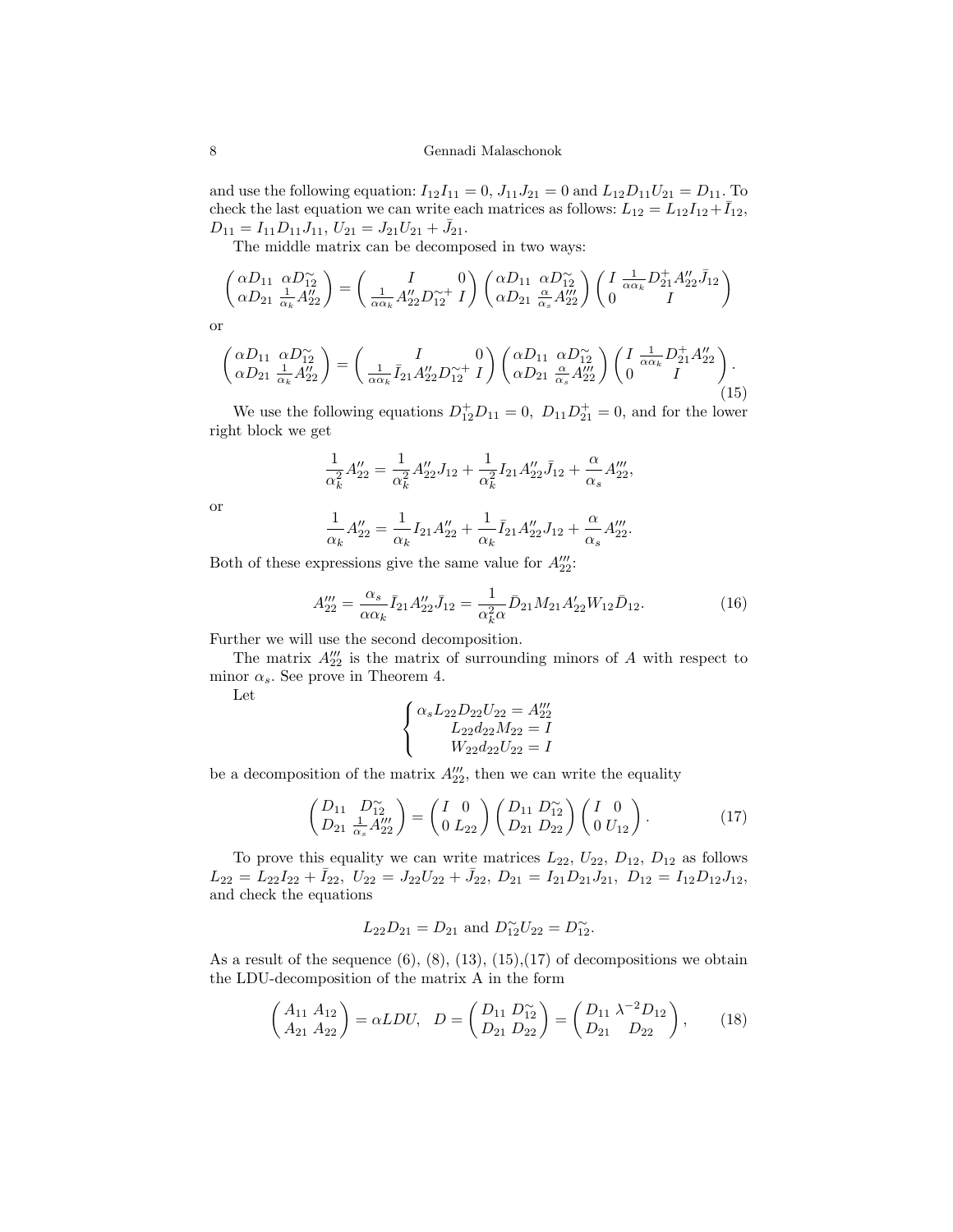, (23)

with  $D_{12}^{\sim} = \lambda^{-2} D_{12}$  and such matrices L and U:

$$
L = \begin{pmatrix} L_{11} & 0 \\ 0 & I \end{pmatrix} \begin{pmatrix} I & 0 \\ \alpha_k^{-1} A'_{21} D_{11}^+ I \end{pmatrix} \begin{pmatrix} L_{12}^\sim & 0 \\ 0 & L_{21} \end{pmatrix} \begin{pmatrix} I & 0 \\ \alpha^{-1} \alpha_k^{-1} \bar{I}_{21} A''_{22} D_{12}^{\sim +} I \end{pmatrix} \begin{pmatrix} I & 0 \\ 0 & L_{22} \end{pmatrix},
$$
  
\n
$$
U = \begin{pmatrix} I & 0 \\ 0 & U_{22} \end{pmatrix} \begin{pmatrix} I & \alpha^{-1} \alpha_k^{-1} D_{11}^+ A''_{22} \\ 0 & I \end{pmatrix} \begin{pmatrix} U_{21} & 0 \\ 0 & U_{12}^\sim \end{pmatrix} \begin{pmatrix} I & \alpha_k^{-1} D_{11}^+ A'_{12} \\ 0 & I \end{pmatrix} \begin{pmatrix} U_{11} & 0 \\ 0 & I \end{pmatrix}.
$$

After multiplying the matrices on the right side, we get

$$
L = \begin{pmatrix} L_1 & 0 \\ L_3 & L_4 \end{pmatrix} = \begin{pmatrix} L_{11}L_{12}^{\circ} & 0 \\ L_3 & L_{21}L_{22} \end{pmatrix}, \quad U = \begin{pmatrix} U_1 & U_2 \\ 0 & U_4 \end{pmatrix} = \begin{pmatrix} U_{21}U_{11} & U_2 \\ 0 & U_{22}U_{12}^{\circ} \end{pmatrix},
$$
\n(19)

with

 $\widehat{D}^{-1}$  $\sqrt{2}$ 

$$
U_2 = \alpha_k^{-1} U_{21} D_{11}^+ A_{12}' + \alpha^{-1} \alpha_k^{-1} D_{21}^+ A_{22}' U_{12}^- =
$$
  
=  $\alpha_k^{-1} J_{11} M_{11} A_{12} + \alpha^{-1} \alpha_l^{-1} J_{21} M_{21} A_{22}',$  (20)

$$
L_3 = \alpha_k^{-1} A'_{21} D_{11}^+ L_{12}^- + \alpha^{-1} \alpha_k^{-1} L_{21} \bar{I}_{21} A''_{22} D_{12}^{-+} =
$$
  
=  $\alpha_k^{-1} A_{21} W_{11} I_{11} + \alpha^{-1} \alpha_m^{-1} \alpha_k^{-1} \bar{D}_{21} M_{21} A'_{22} W_{12} I_{12}$  (21)

$$
\widehat{D} = \alpha_r^{-1} (\alpha D + \bar{D}) \tag{22}
$$

$$
M = \hat{D}^{-1}L^{-1} = \hat{D}^{-1}\begin{pmatrix} L_1^{-1} & 0 \\ -L_4^{-1}L_3L_1^{-1} & L_4^{-1} \end{pmatrix} =
$$
  

$$
\lambda^{-1}\hat{D}_{12}M_{12}\hat{D}_{11}M_{11} \qquad \qquad 0
$$
  

$$
-\hat{D}_{22}M_{22}\hat{D}_{21}M_{21}L_3\lambda^{-1}\hat{D}_{12}M_{12}\hat{D}_{11}M_{11}\hat{D}_{22}M_{22}\hat{D}_{21}M_{21} \end{pmatrix},
$$

$$
W = U^{-1} \hat{D}^{-1} = \begin{pmatrix} U_1^{-1} - U_1^{-1} U_2 U_4^{-1} \\ 0 & U_4^{-1} \end{pmatrix} \hat{D}^{-1} =
$$
  

$$
\begin{pmatrix} W_{11} \hat{D}_{11} W_{21} \hat{D}_{21} - W_{11} \hat{D}_{11} W_{21} U_2 W_{12} \hat{D}_{12} J_{12}^{\lambda^{-1}} W_{22} \hat{D}_{22} \\ 0 & W_{12} \hat{D}_{12} J_{12}^{\lambda^{-1}} W_{22} \hat{D}_{22} \end{pmatrix} \hat{D}^{-1}.
$$
 (24)

In the expressions  $(18)$  -  $(24)$ , the  $LDU$  decomposition of the matrix A are given and the matrices W and M that satisfy the conditions  $L dM = I$  and  $W dU = I$  are obtained.

We proved the correctness of the following recursive algorithm.

## 5 Algorithm of LDU-decomposition

$$
(L, D, U, M, \hat{D}, W, \alpha_r) = \mathbf{LDU}(A, \alpha).
$$

(1) If  $(A = 0)$  then {  $\alpha_r = \alpha$ ;  $D = I = J = 0$ ;  $L = U = \bar{I} = \bar{J} = \bar{D} = I;$   $M = W = \hat{D} = \alpha I;$ (2) If  $(n = 1 \& A = [a] \& a \neq 0)$  then {  $\alpha_r = a; L = U = M = W = [a]; D = [(\alpha * a)^{-1}]; \hat{D} = [a^{-2}];$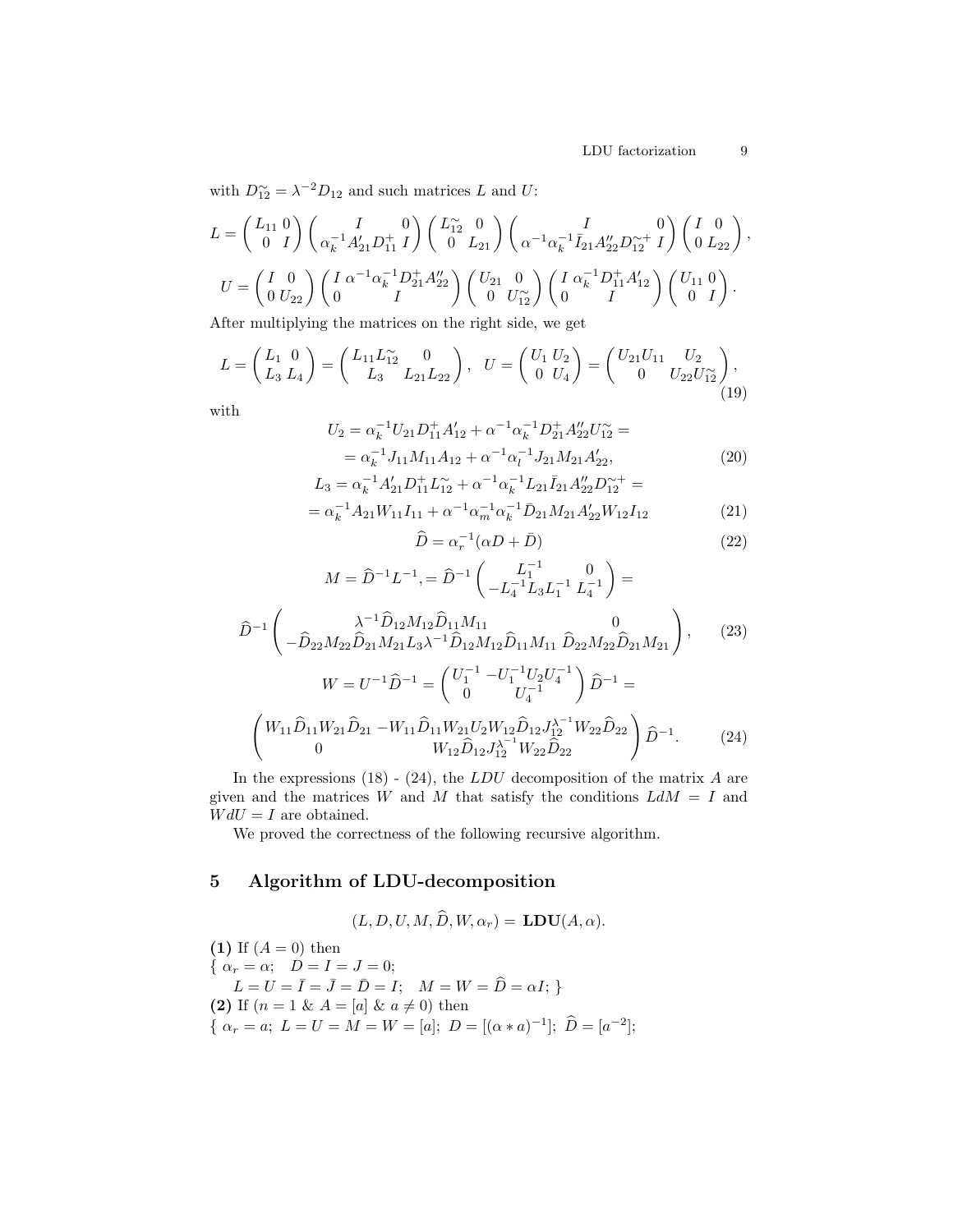$$
J = I = [1]; I = J = D = [0];
$$
  
\n**(3)** If  $(n \ge 2$  &  $A \ne 0$ ) then  
\n
$$
\{A = \begin{pmatrix} A_{11} & A_{12} \\ A_{21} & A_{22} \end{pmatrix}.
$$
  
\n(3.1)  
\n
$$
(L_{11}, D_{11}, U_{11}, M_{11}, d_{11}, W_{11}, \alpha_k) = \mathbf{LDU}(A_{11}, \alpha),
$$
  
\n
$$
A_{12}^0 = M_{11} * A_{12};
$$
  
\n
$$
A_{12}^1 = a_k * \hat{D}_{11} * A_{12}^0;
$$
  
\n
$$
A_{21}^2 = A_{21} * W_{11};
$$
  
\n
$$
A_{21}^1 = a_k * A_{21}^0 * \hat{D}_{11};
$$
  
\n
$$
A_{21}^2 = A_{21} * W_{11};
$$
  
\n
$$
A_{21}^2 = A_{21} * W_{11};
$$
  
\n
$$
A_{21}^2 = A_{21} * D_{11}/\alpha;
$$
  
\n(3.2)  
\n
$$
(L_{12}, D_{12}, U_{12}, M_{21}, d_{21}, W_{21}, \alpha_l) = \mathbf{LDU}(A_{21}^2, a_k),
$$
  
\n(3.3)  
\n
$$
(L_{12}, D_{12}, U_{12}, M_{12}, d_{12}, W_{12}, \alpha_m) = \mathbf{LDU}(A_{12}^2, a_k),
$$
  
\n
$$
\lambda = \frac{a_i}{a_k}; a_s = \lambda * a_m;
$$
  
\n
$$
A_{22}^0 = A_{21}^1 * D_{11}^1 * A_{12}^1;
$$
  
\n
$$
A_{22}^1 = \hat{D}_{21} * M_{21} * A_{22}^1 * \hat{M}_{22} * \hat{M}_{22};
$$
  
\n
$$
A_{22}^2 = \hat{D}_{21} * M_{21} * A_{22}^1 * \hat{M}_{22} * \hat{M}_{22};
$$
  
\n
$$
A_{2
$$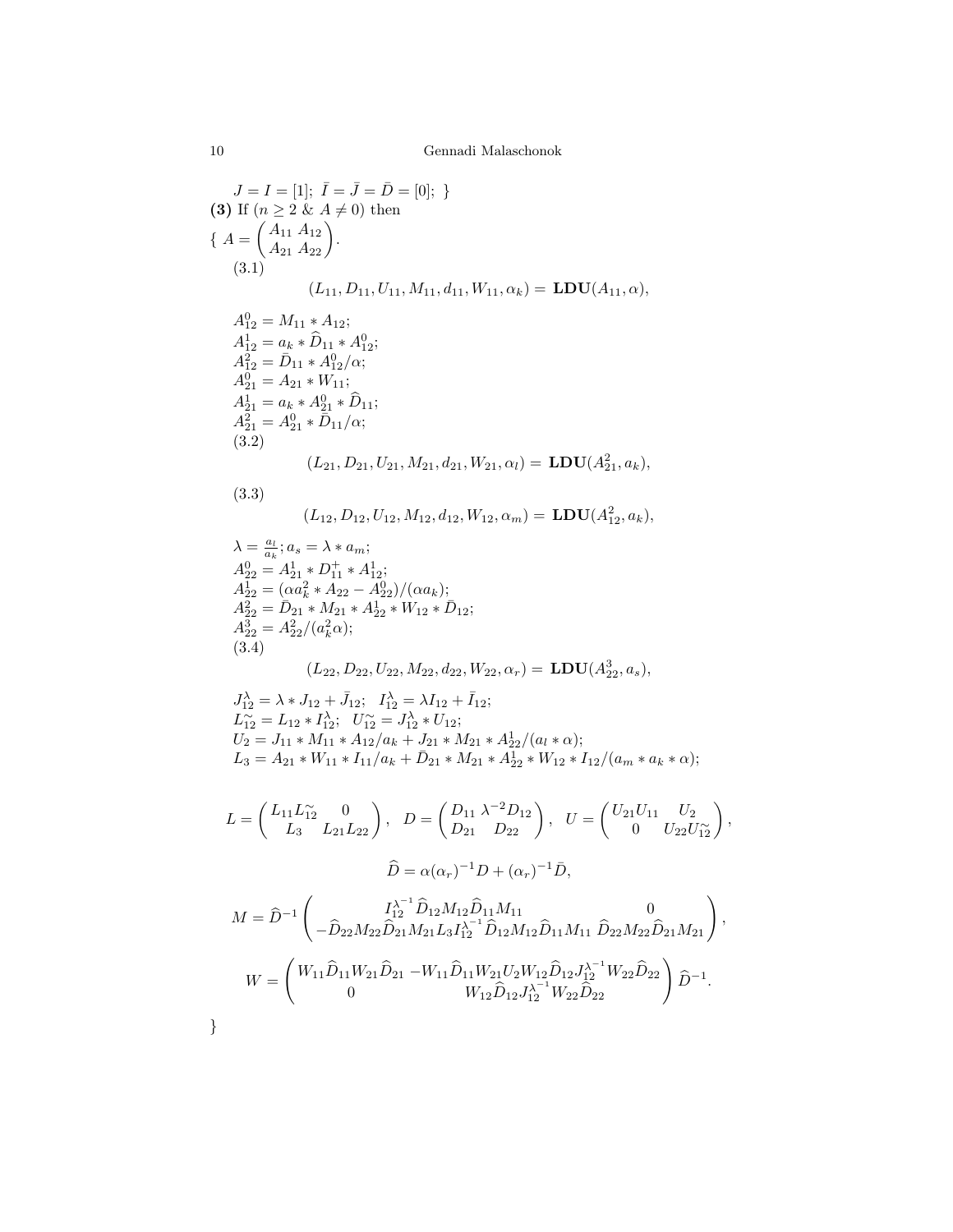#### 5.1 Auxiliary Theorems

The following statements prove the factorization algorithm.

**Theorem 3.** Let  $\mathcal{M}_k$  and  $\mathcal{M}_s$  be corner blocks of size  $k \times k$  and  $s \times s$ ,  $(s > k$ ,  $s = k + t$ ) of the matrix M, their determinants det<sub>k</sub> and det<sub>s</sub> not equal to zero. Let the matrix A be formed by the surrounding minors of the block  $\mathcal{M}_k$  and let it be divided into blocks  $A = \begin{pmatrix} A^1 & A^2 \\ A^3 & A^4 \end{pmatrix}$  $A^3$   $A^4$ ), wherein  $A^1$  is a square block of size  $t \times t$  and  $A^{1*}$  is its adjoint matrix, then elements of matrix

$$
\frac{1}{\det_k}(\det_s A^4 - \frac{1}{\det_k^{t-1}} A^3 A^{1*} A^2)
$$
\n(25)

are the minors of the matrix  $\mathcal M$  that surround the block  $\mathcal M_s$ .

**Proof.** Proof can be found in  $([7],$  $([7],$  $([7],$  Theorem 2) or in  $([8]$  $([8]$  pp. 23-25). In  $[8]$ , this theorem is called the " Determinant Identity of Descent ".

You can see that Theorem 3 generalizes Theorem 2 if we assume that the block  $A_k$  can have size 0 and the determinant of such an empty block is 1. And Theorem 2 is a special case of Theorem 3 if we consider each element of the original matrix as a surrounding minor for an empty block.

Theorem 4. Let the matrix A be formed by the surrounding minors of the upper left corner block  $\alpha$  of the matrix M. Let matrix A be divided into blocks (4) and all equalities of system (5) are true,  $rank(A_{11}) = k$  and  $\alpha_k$  is the largest non zero minor of  $A_{11}$ . Then matrices  $A_{12}''$  and  $A_{21}''$  (9) are matrices of surrounding minors with respect to minor  $\alpha_k$ ,  $A_{22}^{\prime\prime\prime}$  (16) is the matrix of surrounding minors with respect to minor  $\alpha_s$ .

#### Proof.

To simplify writing the proof, we consider the case when the non-zero block  $D^1$  of matrix  $D_{11}$  be in the upper left corner of  $D_{11}$  and we denote by  $A^1$  a non-degenerate block of size  $k \times k$  in upper left corner of the matrix  $A_{11}$ .

We can write the LDU decomposition of matrix  $A_{11}$  and the equalities  $W_{11}d_{11}U_{11} = I$  and  $L_{11}d_{11}M_{11} = I$  in such block shape:

$$
A_{11} = \begin{pmatrix} A_{11}^1 & A_{11}^2 \\ A_{11}^3 & A_{11}^4 \end{pmatrix} = \alpha \begin{pmatrix} L_{11}^1 & 0 \\ L_{11}^3 & I \end{pmatrix} \begin{pmatrix} D_{11}^1 & 0 \\ 0 & 0 \end{pmatrix} \begin{pmatrix} U_{11}^1 & U_{11}^2 \\ 0 & I \end{pmatrix},
$$
  
\n
$$
\begin{pmatrix} W_{11}^1 & W_{11}^2 \\ 0 & \alpha_k I \end{pmatrix} \begin{pmatrix} \alpha_k^{-1} \alpha D_{11}^1 & 0 \\ 0 & \alpha_k^{-1} I \end{pmatrix} \begin{pmatrix} U_{11}^1 & U_{11}^2 \\ 0 & I \end{pmatrix} = \begin{pmatrix} I & 0 \\ 0 & I \end{pmatrix},
$$
  
\n
$$
\begin{pmatrix} L_{11}^1 & 0 \\ L_{11}^2 & I \end{pmatrix} \begin{pmatrix} \alpha_k^{-1} \alpha D_{11}^1 & 0 \\ 0 & \alpha_k^{-1} I \end{pmatrix} \begin{pmatrix} M_{11}^1 & 0 \\ M_{11}^2 & \alpha_k I \end{pmatrix} = \begin{pmatrix} I & 0 \\ 0 & I \end{pmatrix}.
$$

The determinant of the  $M$  submatrix, which is defined by all rows and columns of the minors  $\alpha$  and the block  $A_{11}^1$  is equals  $\alpha_k$ . Due to the Sylvester determinant identity (see [\[1\]](#page-14-0)) we can write the equality:

$$
det(A_{11}^1) = \alpha_k \alpha^{k-1}.
$$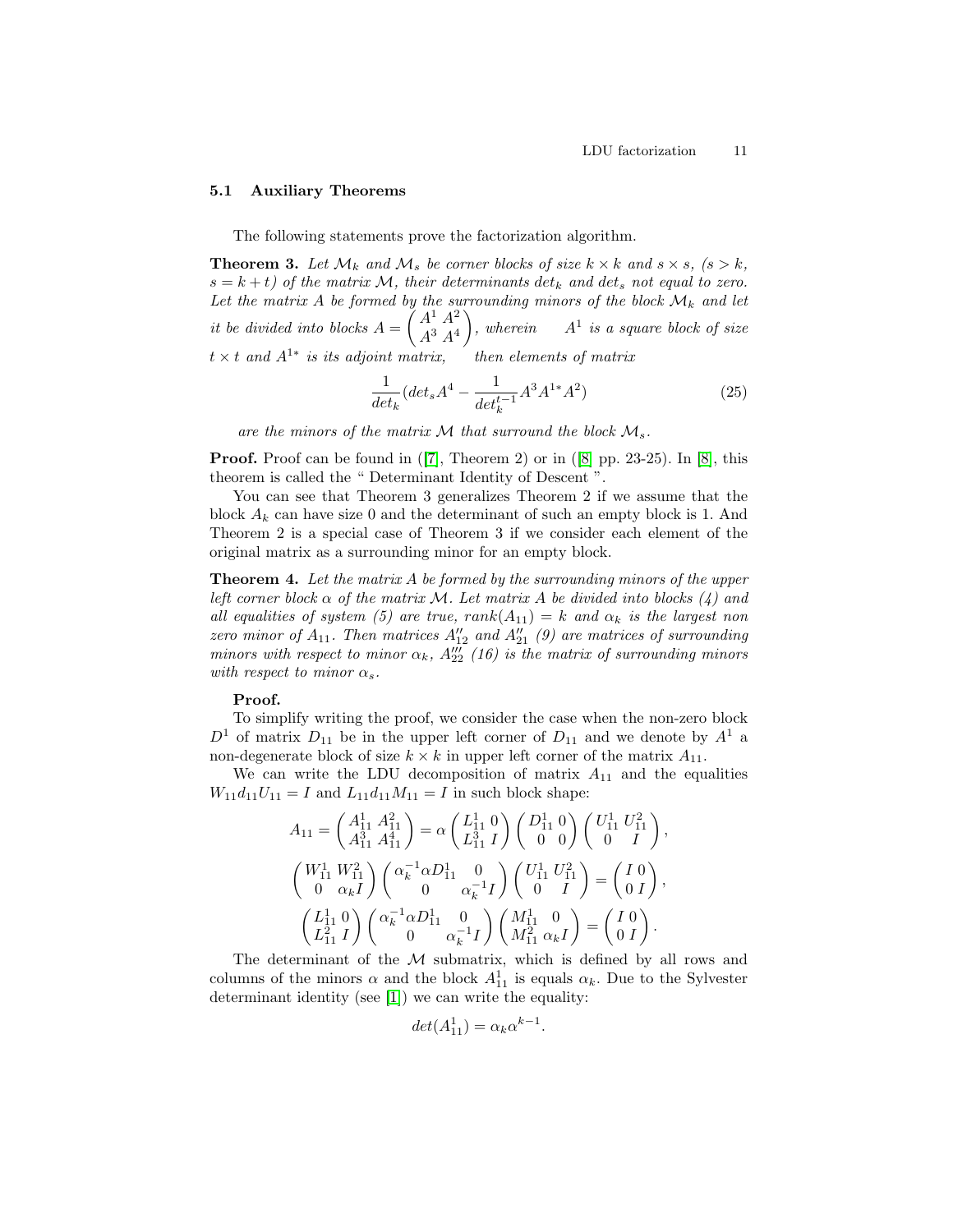12 Gennadi Malaschonok

From the first equality and Sylvester determinant identity we get

$$
\alpha L_{11}^1 D_{11}^1 U_{11}^1 = A_{11}^1, \ \alpha L_{11}^1 D_{11}^1 U_{11}^2 = A_{11}^2,
$$

 $\alpha_k \alpha^{k-2} (U_{11}^1)^{-1} (D_{11}^1)^{-1} (L_{11}^1)^{-1} = A_{11}^{1*}, \quad \alpha_k \alpha^{k-2} (U_{11}^1)^{-1} (D_{11}^1)^{-1} = A_{11}^{1*} L_{11}^1.$ 

The matrix 
$$
A_{11}^{1*}
$$
 is the adjoin matrix for  $A_{11}^1$ . From the second equality we get

$$
\alpha W_{11}^1 D_{11}^1 U_{11}^1 = \alpha_r I, \ \alpha W_{11}^1 = \alpha_k (U_{11}^1)^{-1} (D_{11}^1)^{-1}, \ W_{11}^2 = -\alpha W_{11}^1 D_{11}^1 U_{11}^2.
$$

The consequence is the expressions for the blocks  $W_{11}^1$  and  $W_{11}^2$ :

$$
W_{11}^1 = \alpha^{1-k} A_{11}^{1*} L_{11}^1, \quad W_{11}^2 = -\alpha^{1-k} A_{11}^{1*} A_{11}^2, \quad W_{11} = \begin{pmatrix} W_{11}^1 & W_{11}^2 \\ 0 & \alpha_k I \end{pmatrix}.
$$
 (26)

From the third equality we obtain the expressions  $\alpha L_{11}^1 D_{11}^1 M_{11}^1 = \alpha_k I$ ,  $M_{11}^2 =$  $-\alpha L_{11}^2 D_{11}^1 M_{11}^1$ , so

$$
M_{11}^1 = \alpha^{1-k} U_{11}^1 A_{11}^{1*}, \quad M_{11}^3 = -\alpha^{1-k} A_{11}^3 A_{11}^{1*}, \quad M_{11} = \begin{pmatrix} M_{11}^1 & 0 \\ -M_{11}^3 & \alpha_k I \end{pmatrix}.
$$
 (27)

Let the matrix  $A_{21}$  be divided into two blocks  $A_{21} = (A_{21}^1, A_{21}^2) = \begin{pmatrix} A_{21}^a & A_{21}^b \\ A_{21}^c & A_{21}^d \end{pmatrix}$ , then matrix  $A_{21}'' = \frac{1}{\alpha} A_{21} W_{11} \bar{D}_{11}$  can be written as follows:

$$
A_{21}'' = \frac{1}{\alpha} (A_{21}^1, A_{21}^2) \begin{pmatrix} \alpha^{1-k} A^{1*} L^1 - \alpha^{1-k} A^{1*} A^2 \\ 0 & \alpha_k I \end{pmatrix} \begin{pmatrix} 0 & 0 \\ 0 & I \end{pmatrix} =
$$
  
(0,  $\frac{1}{\alpha} (\alpha_k A_{21}^2 - \frac{1}{\alpha^{k-1}} A_{21}^1 A_{11}^{1*} A_{11}^2)).$ 

According to Theorem 3,  $A_{21}^{\prime\prime}$  is a matrix of surrounding minors with respect to the block  $A_{11}^1$ .

Let the matrix  $A_{12}$  be divided into two blocks  $A_{12} = \begin{pmatrix} A_{12}^1 \\ A_{12}^2 \end{pmatrix} = \begin{pmatrix} A_{12}^a & A_{12}^b \\ A_{12}^c & A_{12}^d \end{pmatrix}$ , then matrix  $A_{12}'' = \frac{1}{\alpha} \bar{D}_{11} M_{11} A_{12}$  can be written as follows:

$$
A_{12}'' = \frac{1}{\alpha} \begin{pmatrix} 0 & 0 \\ 0 & I \end{pmatrix} \begin{pmatrix} \alpha^{1-k} U_{11}^1 A_{11}^{1*} & 0 \\ -\alpha^{1-k} A_{11}^3 A_{11}^{1*} & \alpha_k I \end{pmatrix} \begin{pmatrix} A_{12}^1 \\ A_{12}^2 \end{pmatrix} = \begin{pmatrix} 0 \\ \frac{1}{\alpha} (\alpha_k A_{12}^2 - \frac{1}{\alpha^{k-1}} A_{11}^3 A_{11}^{1*} A_{12}^1) \end{pmatrix}.
$$

According to Theorem 3,  $A_{12}''$  is a matrix of surrounding minors with respect to the block  $A_{11}^1$ .

Matrices  $W_{11}$ ,  $D_{11}$  and  $M_{11}$  have such block shape:

$$
W_{11}D_{11}M_{11} = \begin{pmatrix} W^1 & W^2 \\ 0 & \alpha_k I \end{pmatrix} \begin{pmatrix} D_{11}^1 & 0 \\ 0 & 0 \end{pmatrix} \begin{pmatrix} M^1 & 0 \\ M^3 & \alpha_k I \end{pmatrix} = \begin{pmatrix} W^1 D_{11}^1 M^1 & 0 \\ 0 & 0 \end{pmatrix}.
$$

$$
W^1 D_{11}^1 M^1 = \alpha^{2-2k} A_{11}^{1*} L^1 D_{11}^1 U^1 A_{11}^{1*} = \alpha_k \alpha^{-k} A_{11}^{1*}.
$$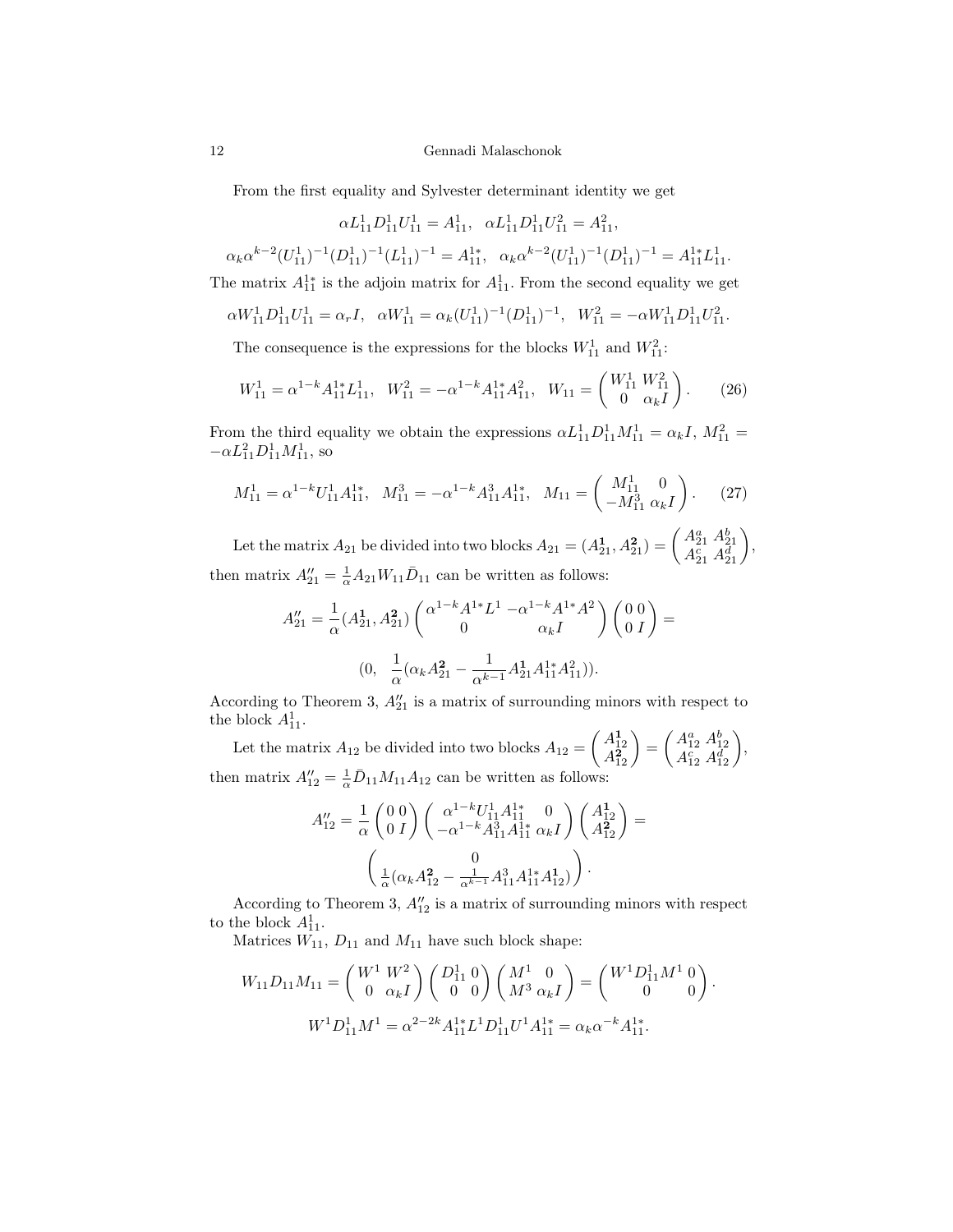By definition (10) and expression (7) we have

$$
A'_{22} = \frac{1}{\alpha \alpha_k} (\alpha \alpha_k^2 A_{22} - A'_{21} D_{11}^+ A'_{12}) = \frac{1}{\alpha} (\alpha \alpha_k A_{22} - A_{21} W_{11} \hat{D}_{11} J_{11} \frac{\alpha}{\alpha_k} M_{11} A_{12}) =
$$
  

$$
\alpha_k A_{22} - \frac{\alpha}{\alpha_k^2} A_{21} (W_{11} D_{11} M_{11}) A_{12} =
$$
  

$$
\alpha_k A_{22} - \alpha^{1-k} A_{21} \begin{pmatrix} A_{11}^{1*} & 0 \\ 0 & 0 \end{pmatrix} A_{12} = \begin{pmatrix} A_{22}'^{1} & A_{22}'^{2} \\ A_{22}'^{3} & A_{22}'^{4} \end{pmatrix}.
$$

According to Theorem 3,  $\alpha^{-1} A_{22}'$  is a matrix of surrounding minors with respect to the minor  $\alpha_k$ .

Let us denote by  $A_{21}^{\prime\prime i}$  and  $A_{12}^{\prime\prime i}$  (*i* = 1..4) the blocks of the matrices  $A_{21}^{\prime\prime}$  and  $A_{12}''$ , correspondingly, and denote by  $A_{22}''^I$  and  $A_{22}^{III}$  the upper and lower blocks. of the matrix  $\alpha^{-1} A'_{22}$ :  $\alpha^{-1} A'_{22} = [A''_{22}, A'^{II}_{22}]^T$ . Similarly to expressions (26) and (27), we obtain the following expressions:

$$
\bar{D}_{21}M_{21} = \begin{pmatrix} 0 & 0 \\ -\alpha_k^{1-l_1} A_{21}^{\prime\prime 3} A_{21}^{\prime\prime 1*} & \alpha_l I \end{pmatrix}, \ \ W_{12}\bar{D}_{12} = \begin{pmatrix} 0 & -\alpha_k^{1-m_1} A_{12}^{\prime\prime 1*} A_{12}^{\prime\prime 2} \\ 0 & \alpha_m I \end{pmatrix}.
$$

According to Theorem 3,

$$
A_{22}^{\prime L} = \alpha_k^{-1} \bar{D}_{21} M_{21} (\alpha^{-1} A_{22}^{\prime}) = \alpha_k^{-1} \begin{pmatrix} 0 & 0 \\ -\alpha_k^{1-l_1} A_{21}^{\prime\prime 3} A_{21}^{\prime\prime 1*} & \alpha_l I \end{pmatrix} \begin{pmatrix} A_{22}^{\prime I} \\ A_{22}^{\prime I} \end{pmatrix} = \begin{pmatrix} 0 & 0 \\ \frac{1}{\alpha_k} (\alpha_l A_{22}^{\prime I} - \frac{1}{\alpha_k^{l_1-1}} A_{21}^{\prime\prime 3} A_{21}^{\prime I*} A_{22}^{\prime I}) \end{pmatrix}
$$

is a matrix of surrounding minors with respect to the minor  $\alpha_l$ .

Finally, let us turn to the matrix (16):

$$
A_{22}''' = \frac{1}{\alpha_k} \left( \frac{1}{\alpha_k} \bar{D}_{21} M_{21} \left( \frac{1}{\alpha} A_{22}' \right) \right) W_{12} \bar{D}_{12} = \frac{1}{\alpha_k} A_{22}^{\prime L} W_{12} \bar{D}_{12} =
$$
  

$$
\frac{1}{\alpha_k} \left( A_{22}^{\prime L_1} A_{22}^{\prime L_2} \right) \left( \begin{array}{cc} 0 & -\alpha_k^{1-m_1} A_{12}^{\prime \prime 1*} A_{12}^{\prime \prime 2} \\ 0 & \alpha_m I \end{array} \right) =
$$
  

$$
\left( 0 & \frac{1}{\alpha_k} (\alpha_m A_{22}^{\prime L_2} - \frac{1}{\alpha_k^{m_1 - 1}} A_{22}^{\prime L_1} A_{12}^{\prime \prime 1*} A_{12}^{\prime \prime 2}) \right) =
$$
  

$$
\left( 0 & \frac{1}{\alpha_l} (\alpha_s A_{22}^{\prime L_2} - \frac{1}{\alpha_l^{m_1 - 1}} A_{22}^{\prime L_1} A_{12}^{\prime \prime 1 \sim *} A_{12}^{\prime \prime 2 \sim}) \right).
$$

Here we introduced notations  $A_{22}^{L_1}$  and  $A_{22}^{L_2}$  for the left and right blocks of matrix  $A_{22}^{\prime L}$ , used definitions (11), (12) and Sylvester determinant identity. According to Theorem 3,  $A_{22}'''$  is a matrix of surrounding minors with respect to the minor  $\alpha_s$ .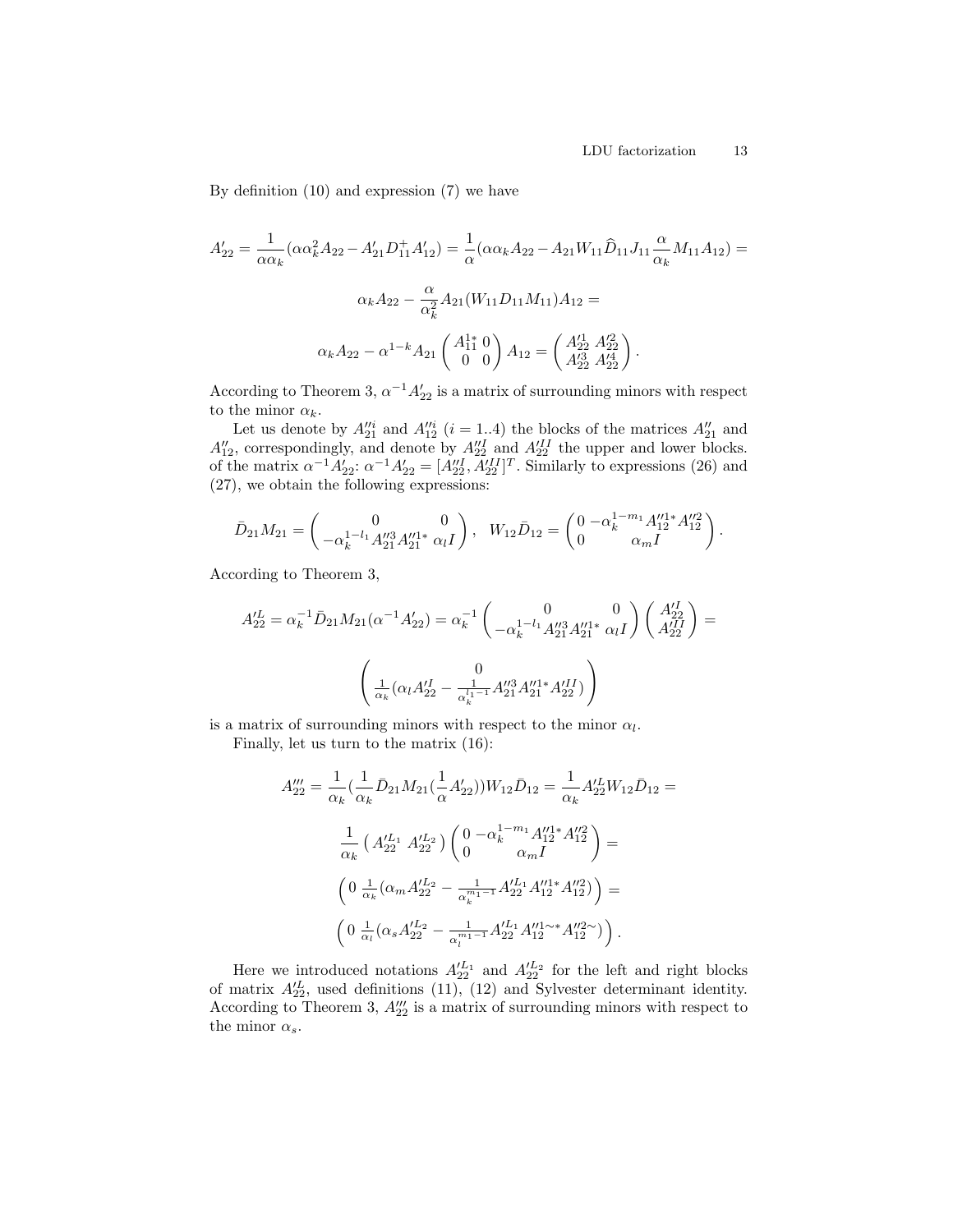## Example

We give below an example of a LDU-decomposition of a matrix in the form of three identities  $A = LDU$ ,  $L\widehat{D}M = I$ ,  $W\widehat{D}U = I$ :

$$
\begin{pmatrix}\n0 & 2 & 3 & 0 \\
0 & 0 & 0 & -3 \\
5 & 3 & 2 & 1 \\
0 & -1 & 0 & 0\n\end{pmatrix} = \begin{pmatrix}\n2 & 0 & 0 & 0 \\
0 & -30 & 0 & 0 \\
3 & 0 & 10 & 0 \\
-1 & 0 & 0 & -45\n\end{pmatrix} \begin{pmatrix}\n0 & \frac{1}{2} & 0 & 0 \\
0 & 0 & 0 & \frac{-1}{300} \\
\frac{1}{20} & 0 & 0 & 0 \\
0 & 0 & \frac{1}{1350} & 0\n\end{pmatrix} \begin{pmatrix}\n10 & 0 & -5 & 2 \\
0 & 2 & 3 & 0 \\
0 & 0 & -45 & 0 \\
0 & 0 & 0 & -30\n\end{pmatrix},
$$
\n
$$
\begin{pmatrix}\n2 & 0 & 0 & 0 \\
0 & -30 & 0 & 0 \\
3 & 0 & 10 & 0 \\
-1 & 0 & 0 & -45\n\end{pmatrix} \begin{pmatrix}\n0 & \frac{-1}{90} & 0 & 0 \\
0 & 0 & 0 & \frac{1}{13500} \\
\frac{-1}{900} & 0 & 0 & 0 \\
0 & 0 & \frac{-1}{60750} & 0\n\end{pmatrix} \begin{pmatrix}\n135 & 0 & -90 & 0 \\
-45 & 0 & 0 & 0 \\
0 & -450 & 0 & 0\n\end{pmatrix} = I,
$$
\n
$$
\begin{pmatrix}\n0 & 90 & -90 & 675 \\
-45 & 0 & 0 & -2025 \\
0 & 0 & 0 & 1350 \\
0 & -450 & 0 & 0\n\end{pmatrix} \begin{pmatrix}\n0 & \frac{-1}{90} & 0 & 0 \\
0 & 0 & 0 & \frac{1}{13500} \\
\frac{-1}{900} & 0 & 0 & 0 \\
0 & 0 & \frac{-1}{60750} & 0\n\end{pmatrix} \begin{pmatrix}\n10 & 0 & -5 & 2 \\
0 & 2 & 3 & 0 \\
0 & 2 & 3 & 0 \\
0 & 0 & -45 & 0 \\
0 & 0 & 0 & -30\n\end{pmatrix} = I.
$$

The products of matrices  $\widehat{D}M$  and  $W\widehat{D}$  can be reduced to a triangular form by inserting the product of the permutation matrix and the inverse permutation matrix between the factors:

$$
\widehat{D}M = \begin{pmatrix}\n\frac{-1}{90} & 0 & 0 & 0 \\
0 & \frac{1}{13500} & 0 & 0 \\
0 & 0 & \frac{-1}{900} & 0 \\
0 & 0 & 0 & \frac{-1}{60750}\n\end{pmatrix}\n\begin{pmatrix}\n-45 & 0 & 0 & 0 \\
0 & -450 & 0 & 0 \\
135 & 0 & -90 & 0 \\
675 & 0 & 0 & 1350\n\end{pmatrix}
$$
\n
$$
W\widehat{D} = \begin{pmatrix}\n-90 & 0 & 675 & 90 \\
0 & -45 & -2025 & 0 \\
0 & 0 & 1350 & 0 \\
0 & 0 & 0 & -450\n\end{pmatrix}\n\begin{pmatrix}\n\frac{-1}{900} & 0 & 0 & 0 \\
0 & \frac{-1}{90} & 0 & 0 \\
0 & 0 & \frac{-1}{60750} & 0 \\
0 & 0 & 0 & \frac{1}{13500}\n\end{pmatrix}.
$$

## Conclusion

A dichotomous LDU factorization algorithm was proposed. It is applied to matrices in which the size is some power of 2. Such an algorithm is well parallelized and efficient for a supercomputer with distributed memory due to the presence of a coarse-grained block structure. If you want to find the decomposition of an arbitrary rectangular matrix, you must first arrange it arbitrarily inside a square matrix of a suitable size, perform the decomposition, and in the resulting factors, you need to discard the extra zero parts of the matrices.

As with all previous recursive algorithms, its complexity (up to a constant) is equal to the complexity  $(n^{\omega})$  of matrix multiplication. Like other LU algorithms, it gives a gain of  $r/n$  times when applied to matrices of small rank r. But it is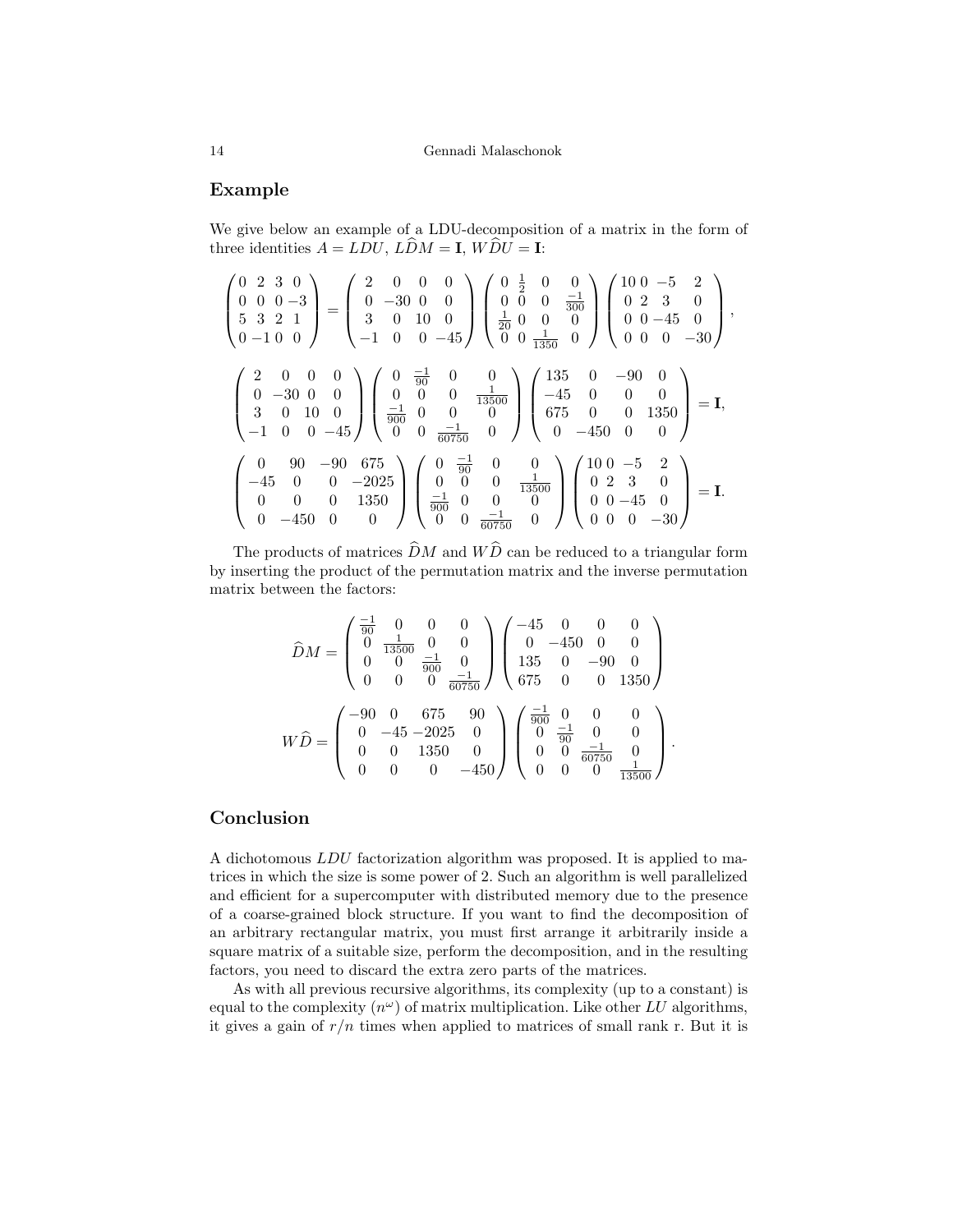also efficient for full rank sparse matrices. An example of this type of matrices that is important in applications is considered in the work [\[4\]](#page-15-6).

Since the decomposition of the upper right block and the lower left block will be performed simultaneously, it is desirable that these two blocks have more nonzero elements than the other two blocks. If there is an almost-diagonal, tridiagonal or ribbon matrix, then it must first be multiplied by a permutation matrix so that the main diagonal is located in these two blocks.

It should be noted that this algorithm is a generalization of the LEU algorithm [\[3\]](#page-15-1) to the case of a commutative domain. Therefore, it can be looked at as another proof of the LEU algorithm. We specifically emphasized the non-unity of the decomposition due to the fact that Eq.  $(15)$  can be applied in either of two versions. The complexity of the proof of the LEU algorithm was the reason that some authors proposed their own proofs, in which they stated the uniqueness of the decomposition and even came up with a new name for the matrix  $E$ . Matrix E is called the " Bruhat Permutation Matrix ", since it first appeared in the works of Bruhat ( see [\[9\]](#page-15-7), [\[10\]](#page-15-8)).

This LDU factorization algorithm is another step in creating a common library of block-recursive linear algebra algorithms. The first in this area were A.A. Karatsuba [\[11\]](#page-15-9) and W. Strassen [\[12\]](#page-15-10). The understanding of the importance of recursive algorithms for supercomputer computing came only in recent decades and led to a program for creating decentralized dynamic control technology for the supercomputer's computing process (see [\[16\]](#page-15-11), [\[13\]](#page-15-12), [\[17\]](#page-15-13)). Other examples of recursive algorithms in the commutative domain, such as computing the inverse and adjoint matrices, the kernels of a linear operator, can be found in [\[14\]](#page-15-14), [\[15\]](#page-15-15), [\[13\]](#page-15-12). It is expected that new recursive algorithms should appear in the class of problems of orthogonal matrix factorization.

It is important to note that this algorithm does not accumulate errors and all computations take place in the commutative domain. The application of the Chinese remainder theorem and the transition to finite fields provides a way to reduce the total number of operations and very efficient parallelization on a supercomputer. Note that it is not necessary to search for original images for the elements of matrix  $D$  by their images in finite fields, since they are easily found by the diagonal elements of matrices  $L$  and  $U$ . Thus, the upper bound for the maximum minor of matrix  $A$  can be used to estimate the largest element which appear at the end of the computational process.

The discussed algorithms are used in the cloud computer algebra Math Partner [\[18\]](#page-15-16). You can fined this system at: mathpar.ukma.edu.ua.

## References

<span id="page-14-0"></span>1. Bosilca G. et al.: Flexible Development of Dense Linear Algebra Algorithms on Massively Parallel Architectures with DPLASMA. In: 2011 IEEE International Symposium on Parallel and Distributed Processing Workshops and Phd Forum, Shanghai, 1432-1441 (2011) doi: 10.1109/IPDPS.2011.299